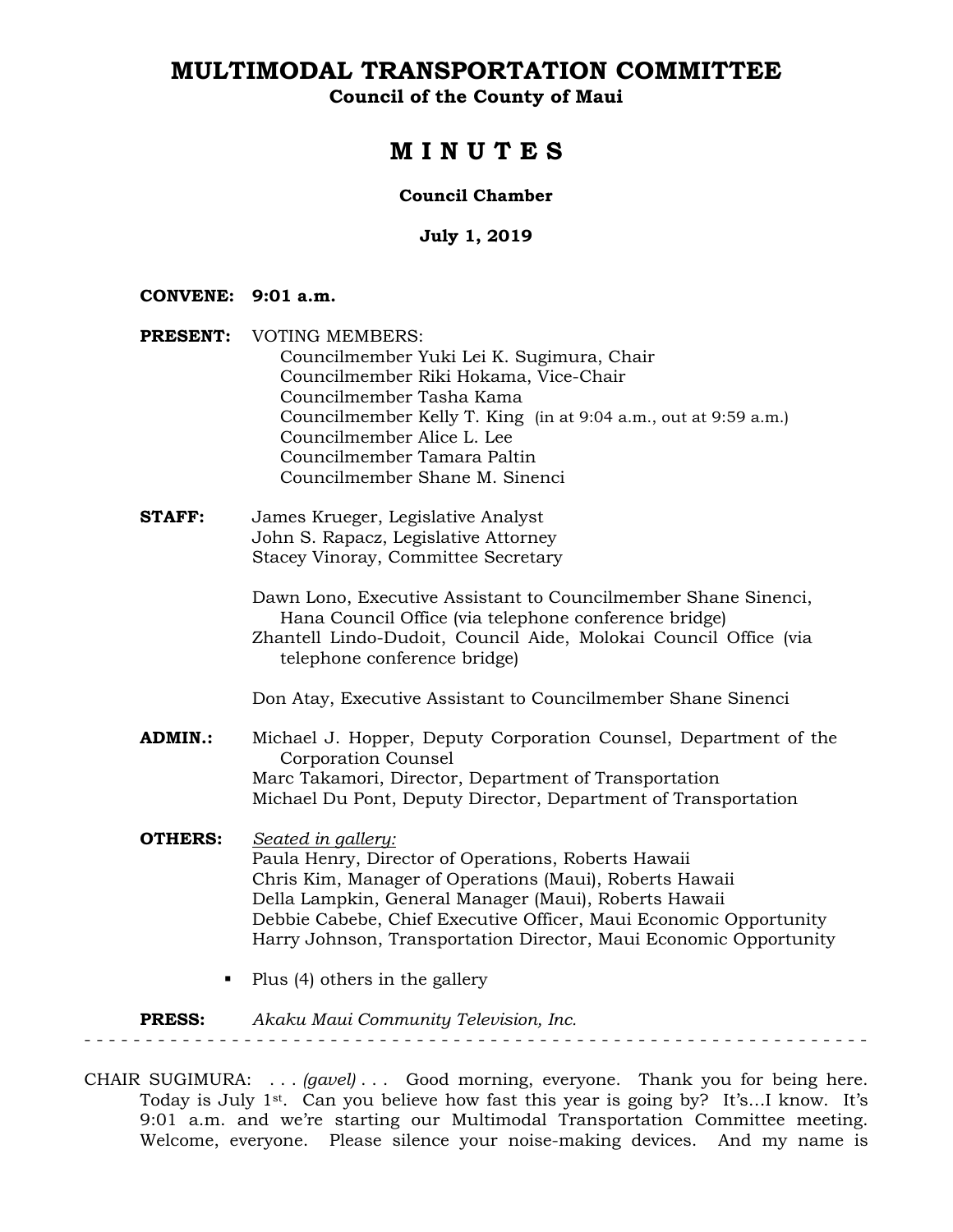### **Council of the County of Maui**

#### **July 1, 2019**

Yuki Lei Sugimura, I'm the Chair of this Committee. With me today is Riki Hokama, my Vice-Chair.

VICE-CHAIR HOKAMA: Good morning.

CHAIR SUGIMURA: Good morning. Shane Sinenci from Hana.

COUNCILMEMBER SINENCI: Aloha and good morning.

CHAIR SUGIMURA: Aloha. Alice Lee.

COUNCILMEMBER LEE: Madam Chair, gunaydin. And that means good morning in, if you were traveling in Istanbul.

CHAIR SUGIMURA: Istanbul.

COUNCILMEMBER LEE: Yeah.

CHAIR SUGIMURA: You're amazing, good morning. Tamara Paltin, good morning.

COUNCILMEMBER PALTIN: Aloha kakahiaka, Chair.

CHAIR SUGIMURA: Aloha. Tasha Kama, welcome.

COUNCILMEMBER KAMA: Aloha kakahiaka, Chair.

CHAIR SUGIMURA: Aloha. Thank you, everybody, for being here. Kelly King, looks like she'll be on her way. Mike Molina and Keani Rawlins-Fernandez, who are not Committee members, are welcome to attend if they're around. Michael Hopper, from Corp. Counsel, thank you for being my Corp. Counsel advisor, good morning. Also today, we have from Administration, Marc Takamori, who's our Director, and Michael Du Pont, Deputy Director for Department of Transportation. As all of you know, this means our bus service. And, as well, we have James Krueger and Stacey Vinoray, who are the OCS Staff, and I welcome them to join this meeting. I also see in the audience, because of the subject matter of our item, I want to welcome Roberts Hawaii for being here, as well as MEO. So, from Roberts Hawaii, we have Paula Henry, who's our district…Director of Operations. Is it statewide? So, you actually from Honolulu and you've come here? Thank you. Chris Kim is the Manager of Operations for Maui, is that what this is? And Della Lampkin, which is from Maui also, so, thank you, thank you. From MEO, we have Debbie Cabebe, thank you. And Harry Johnson, who is in charge of the transportation for us, really appreciate that. Oh, John Rapacz, thank you very much, who's our Legal Analyst from OCS, thank you for listening in. Our Molokai District Office is Zhantell Lindo and Mavis Olivera-Medeiros, our Hana Office. Our Lanai Office is closed today. Today on the agenda, we have one item, which is Audit Review of Department of Transportation, which is MT-10(7) and I'm bringing this item up, this is the only item on my agenda, I wanted to do this because the Department has been working on this since they took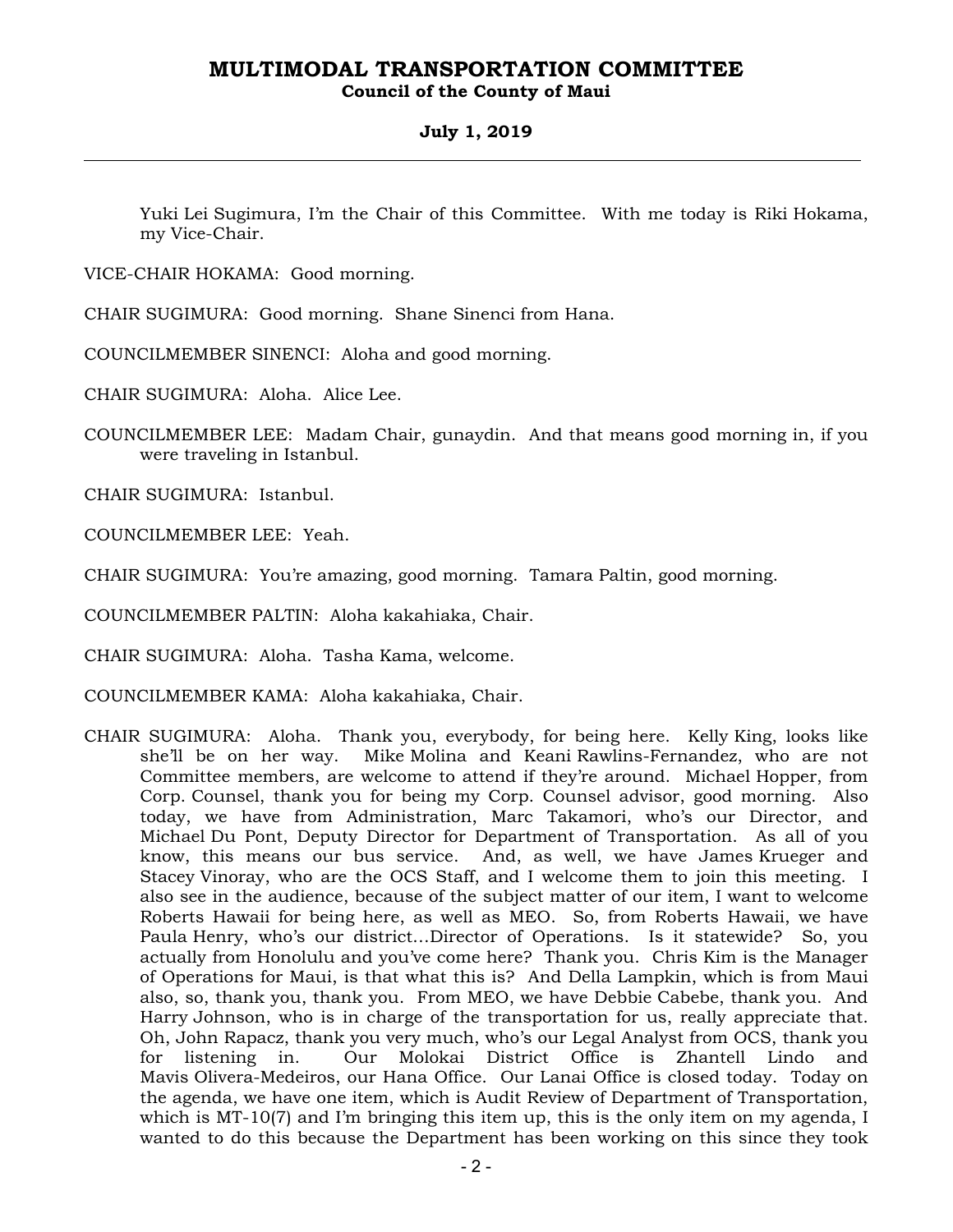### **Council of the County of Maui**

#### **July 1, 2019**

over from January. And I wanted to, number one, commend them for taking this audit and walking it forward to try to make the Department better and for our taxpayers and for our residents of Maui County.

#### *. . . BEGIN PUBLIC TESTIMONY . . .*

CHAIR SUGIMURA: Do we have any testifiers, Mr. Krueger?

- MR. KRUEGER: Chair, there is no one in the Chamber signed up to testify.
- CHAIR SUGIMURA: Okay. District Offices, from, do we have any testifiers in the District Office? Hana Office, Mavis Olivera-Medeiros, do you have any testifiers?
- MS. LONO: Good morning, Chair. This is Dawn Lono at the Hana Council Office and there's no one waiting to testify.
- CHAIR SUGIMURA: Dawn Lono? Oh, welcome, Dawn Lono, nice to hear your voice there.

MS. LONO: Thank you.

CHAIR SUGIMURA: Is Mavis there with you also?

MS. LONO: No, Mavis is not in today.

- CHAIR SUGIMURA: Okay, thank you. Molokai Office, Zhantell Lindo, do you have any testifiers?
- MS. LINDO: Good morning, Chair, this is the Molokai Office and we have no testifiers.
- CHAIR SUGIMURA: Thank you. Lanai Office is closed. At this time, I would like to request to close public testimony.
- COUNCILMEMBERS VOICED NO OBJECTIONS.
- CHAIR SUGIMURA: No objections? Thank you, Members. Public testimony is now closed.

#### *. . . END OF PUBLIC TESTIMONY . . .*

#### *Note: Public testimony closed at 9:08 a.m.*

CHAIR SUGIMURA: Welcome, Kelly King, to the meeting, nice seeing you here, good morning.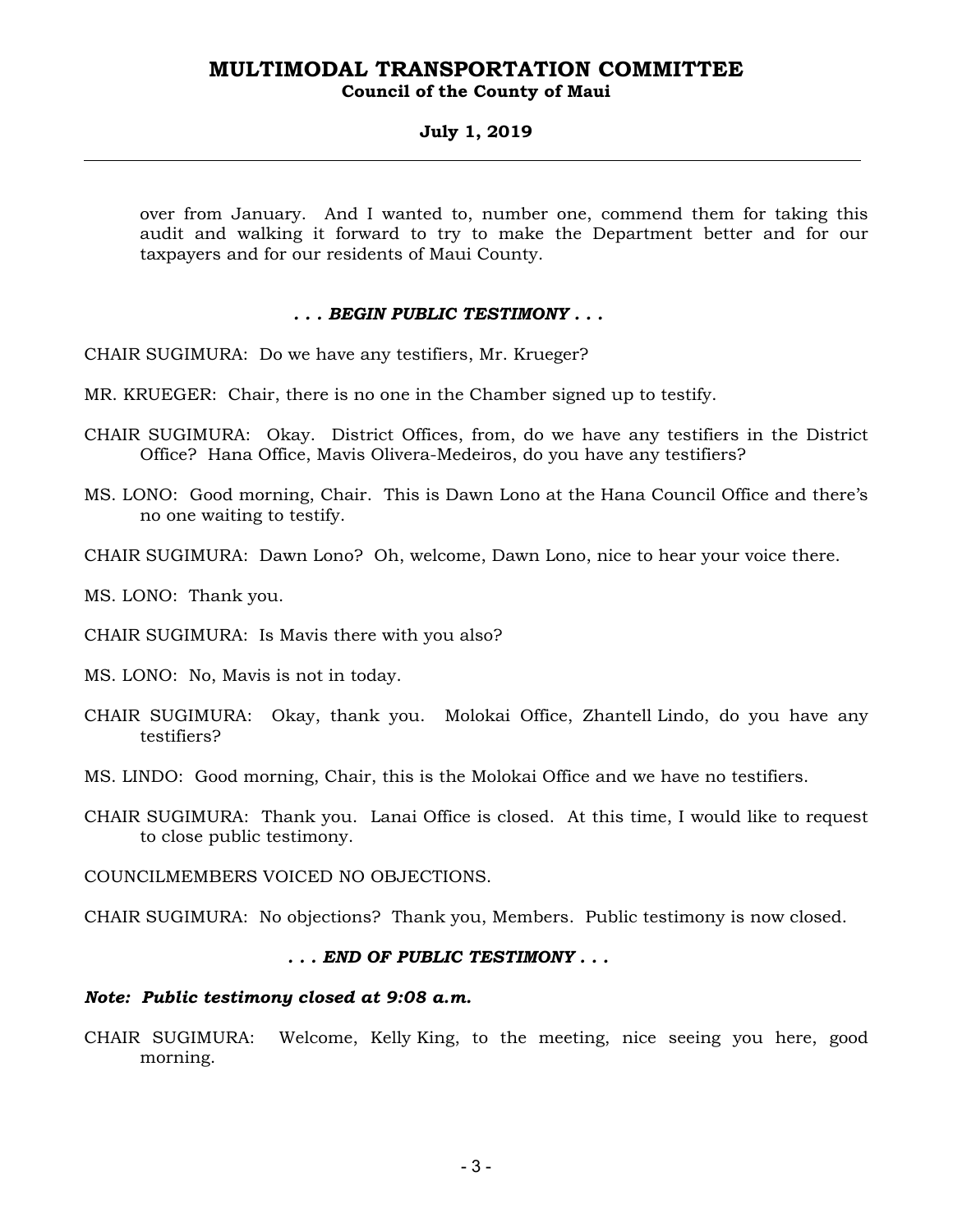**Council of the County of Maui** 

#### **July 1, 2019**

#### **MT-10(7) AUDIT OF THE DEPARTMENT OF TRANSPORTATION** (RULE 7B)

CHAIR SUGIMURA: So, on our agenda, as I said, we have one item, which is the Audit of Department of Transportation, MT-10(7), and pursuant to Rule 7B of the Rules of the Council, the Committee intends to receive a presentation from the Department of Transportation relating to the recommendations in the report entitled County of Maui Performance and Fiscal Audit of the Department of Transportation, March 22, 2018, by RSM US LLP and other related matters. I'm going to be deferring this item, as I think they are still working on this audit, but I look forward to hearing the Transportation presentation. And, Members, the reason why I wanted to bring this up is because I commend the Department, when they took over in January of this month, this year, they took the audit and, basically, Michael Du Pont and Marc has been working on trying to implement the findings of the audit. And this audit was done in 2018 and it provides us a background of what's happening within the transportation community and some of the challenges that we face. And, by reading the audit, just some background information that I wanted to give the Members, is that the bus transportation, it talks about growth and ridership. Right now, Maui County has 165,000, or Maui nui has 165,000 employees, or Maui does, within an additional 2,000 visitors that come to Maui and also uses our bus system, we appreciate that. And there has been a growth in ridership from 2008 with 2,000 trips per year to 2.5 million in 2018, that's huge. And it really is why we have the bus service and hopefully it will provide opportunities for there to be less cars having to utilize our roads and to utilize alternate methods of transportation. In 2002, when we began, there were five fixed DOT routes and one privately, and one private route, and it was basically a \$1 million project and it grew to \$6 million in General Fund subsidy, so that was in 2002. In 2006 is when the Maui Bus began and it had 13 buses with 4 million and grew to 11 million funding and that came from the Highway Fund. We work by contract, as you all know, and so our Department, I think we have six employees, and but what…the way that we operate our bus system is that we contract out the work to be with riders and, drivers, and the management of it, through Roberts Hawaii, with fixed routes and commuter service programs, and MEO does the paratransit program, very important partnerships and very important for the County of Maui. At a HSAC conference that myself and some of you attended in Kauai, I got to visit the Kauai bus operation and all the Kauai bus drivers and the buses were all parked, I think it was a Saturday, all the buses were, a lot of 'em were parked, it was early in the morning, in their yards. And we were told that Kauai has 100 bus employees and a lot of 'em, or I think most of 'em, are exempt employees, as they fall under the Mayor's Office or their operation structure is very different than ours. So, I can really, truly appreciate what our DOT staff has to do because administratively we operate with six employees and then through the six employees we are able to provide bus services with the cooperation of Roberts, I really appreciate you, as well as MEO. So, you're all important to the outcomes that we have. I wanted to mention the DOT mission so we all get a understanding of what they're charged to do in our behalf and then we can go through the presentation. The DOT mission is to oversee and support transportation systems that facilitate the movement of people throughout Maui County, including public transit, commuter, paratransit, human services transit and air ambulance in a safe, efficient, and cost-effective manner. This audit, again, was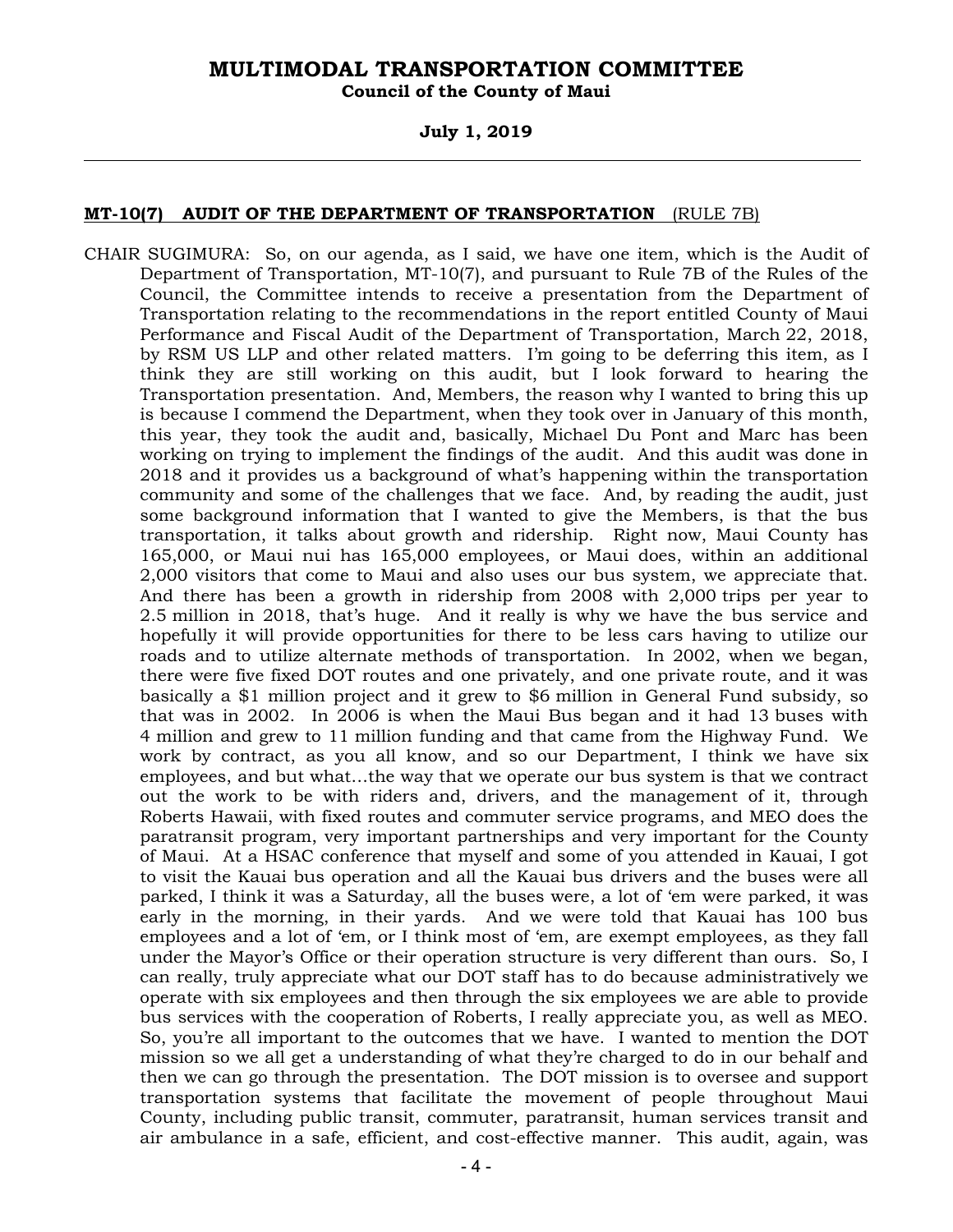#### **Council of the County of Maui**

#### **July 1, 2019**

done in January 22, 2018. RSM US LLP was, performed the Performance and Fiscal Audit and they then proceeded to execute the wishes or whatever answered the RFP that was put out at that time. Members, the audit is, has been on our website for, I don't know, I think on our Council website for several years, or DOT website for several years. It was downloaded to Granicus, so it's on your Granicus website for information for the public. It is a lengthy document but, today, I've asked DOT to come and present a overview of the audit so that we all have information and to report back what they have done in response to the audit. And, again, I want to commend them, 'cause a lot of times we do audits and nothing happens with it. So, at this time, Marc Takamori and Michael Du Pont, I would like you to do your presentation, then after they're done, we can ask questions, Members. Thank you.

#### *. . . BEGIN PRESENTATION . . .*

- MR. TAKAMORI: Good morning, Chair Sugimura and Committee members. Thank you for having us today. I'm Marc Takamori, I'm the Director for the Department of Transportation and with me is my Deputy, Michael Du Pont. We are joined here today by our representatives of Roberts Hawaii, as well as Maui Economic Opportunity, our contractors who are in the gallery. So, today we are going to go over the Council's audit on our Department and give you an update on where we are at with the implementation of policies and procedures as recommended by the auditors. Michael has put together a presentation for you this morning so I'll get, I'll let Michael get us started.
- MR. DU PONT: Good morning.
- CHAIR SUGIMURA: Good morning.
- MR. DU PONT: Okay, so in the response to the March 22, 2018 Performance and Fiscal Audits of the Department of Transportation issued by RSM, the Department has been actively placing structures in place on both of its vendors, Maui Economic Opportunity and Roberts Hawaii. In this response, you'll see the Department answered the different observation and recommendations that RSM has made, as well as all policies that were created to ensure contract oversight and compliance. So, auditor's Observation 5.1, they say, service providers have established organizational policies that are presented as exhibits within contract proposals to indicate they meet provisions required. However, through informational interviews with the Director of DOT, it was learned that resource constraints have limited the DOT's ability to implement certain best practice controls and monitoring mechanisms to effectively oversee contractor/guarantee compliance and other measures of the program performance or organizational risk. The auditor's recommendation for 5.1, recommend that the DOT evaluate one, relevant contract and other program risks and consider the potential cost benefit, implement additional controls, and monitor processes and oversee contractors/grantees to more effectively monitor contract compliance and minimize risk to the DOT. For the Department response to 5.1, we have started many audits that we've been doing over the last few months. The first one that we started was our Vehicle Cleanliness and Aesthetic Audit that took place on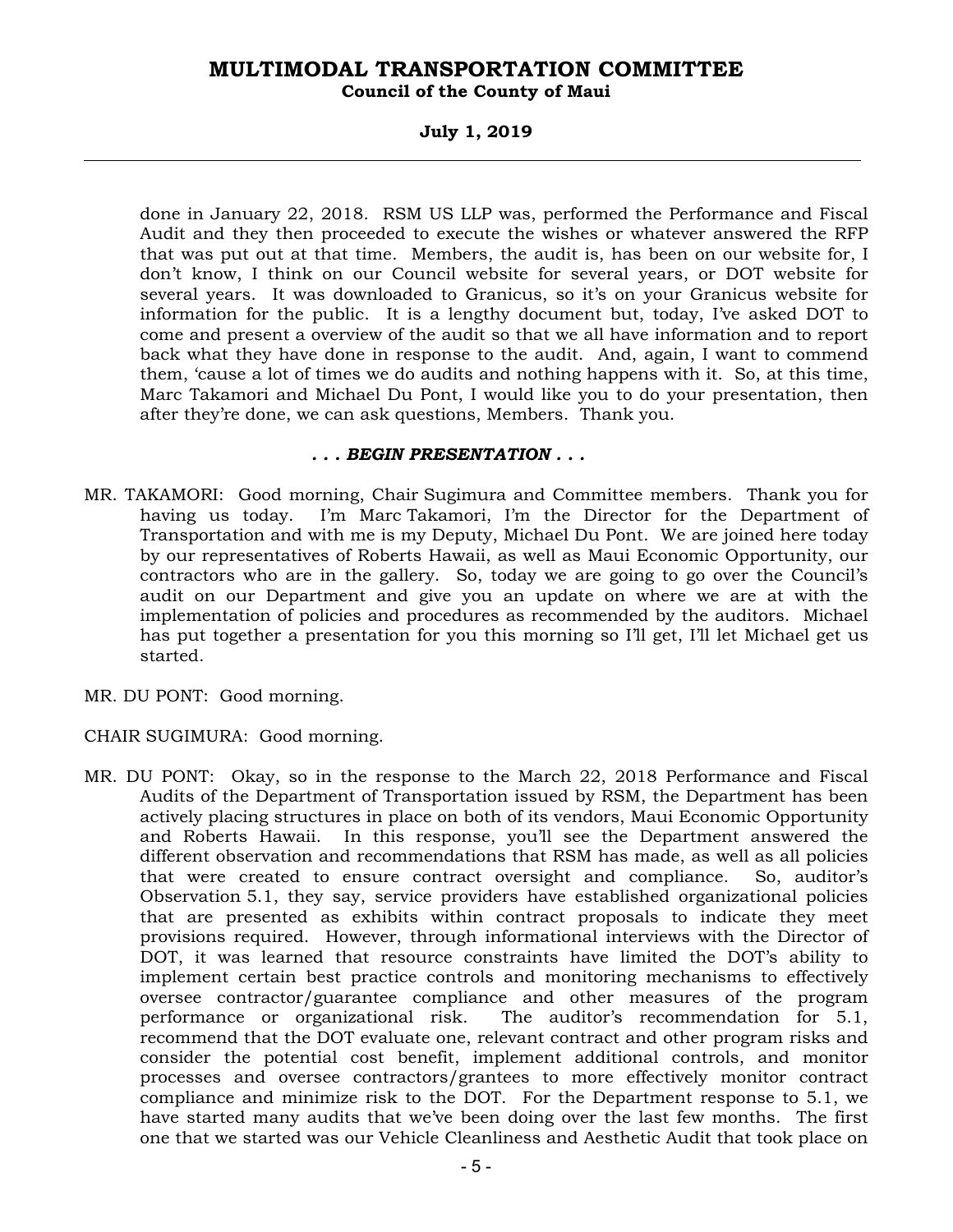**Council of the County of Maui** 

**July 1, 2019** 

2/19. We created a Fare Box Recovery Audit, started April 2019. With that, we did a Prevailing Wage Audit in April 2019. And we just started our new Driver Qualification Records Audit, we had Roberts Hawaii on 5/29/19 and MEO's will take place tomorrow. We've actively been doing preventive maintenance audits with Roberts Hawaii and the MEO directors of maintenance and we're also working on, with enterprise for Commute Hawaii for a possible pilot for a vanpool program. So, when I go back to number one, our Vehicle Cleanliness and Aesthetics Audit, in our RFP we stated that the contractor needs to take care of our vehicles, the outside, inside, all the maintenance. So, what we've been doing, we've been working with Roberts and MEO, to go to their baseyard, we send them random vehicles that we want to audit for the day and we go and take a look at them. So, we're looking for how dirty it is, if it's clean, if there's any damage, the maintenance issues and things, so we will score them and then we'll let both contractors know what the issues were and we work together to fix them. For the Fare Box Recovery Audit, what we do, we look at all of the reports that they send us monthly, so that will be bus pass sales, reports on how many cash the drivers have received in the vehicles and we look at what paperwork the driver actually filled out, so we're looking at both of these things. Roberts Hawaii has implemented audits on their drivers. So, the managers will go out and actually check their fare box while they are putting in money or how many passengers are on the bus. The Prevailing Wage Audit, State law requires, and it's in our RFP, that our contractors, drivers, mechanics, and dispatchers get paid the prevailing wage. So, we started that audit and both contractors are in compliance of the audit as of right now. The Driver Qualifications Audit, I will go into that a little later. Again, our Preventative Maintenance Audit, all of our vehicles are required to be serviced within a five, six to 7,000-mile timeframe and so far everything and both contactors are in compliance. So, for Observation 5.2, the DOT's fare revenue reconciliation is not designed to include and reconcile all sources of fare revenues. Certain fare revenues earned by RH are not formally recorded and reported to the DOT, nor are the currently independently verified. As a result of the reconciliation for RH, Roberts Hawaii, regularly results in unexplained variances, approximately \$20,000, 3 percent of total revenues received each quarter. So this wouldn't be a deficit, this is a positive. The recommendation from 5.2, recommend that DOT fully evaluate and identify all sources of fare revenue, require all forms of cash fare sales be supported by internal controls and procedures at the contractor or grantee, further recommend that all fare revenues and distinct sources be reported to the DOT, independently verified to the extent possible. Finally, they recommend that DOT establish criteria for evaluating reconciling items in the control to ensure that variances are reasonably explained. For our response, on 4/25/19, Marc and I met with RH to discuss cash handling policies. RH finished construction on their new enclosed dispatch office that allows an extra layer of protection to the cash room that is fully enclosed and only accessible by management and cash room personnel. RH created separate cash handling policies for both fixed route and commuter services. Number two, RH has implemented random audits of fare boxes for both fixed route and commuter routes as of June 2019. On April 26, 2019, the Department met with MEO to discuss cash handling policies. MEO has set policies that follows all cash cans from vehicle to their accounting department. Both contractors have updated all cash handling policies and procedures as of April 2019 to ensure proper protocols are adhered to. So,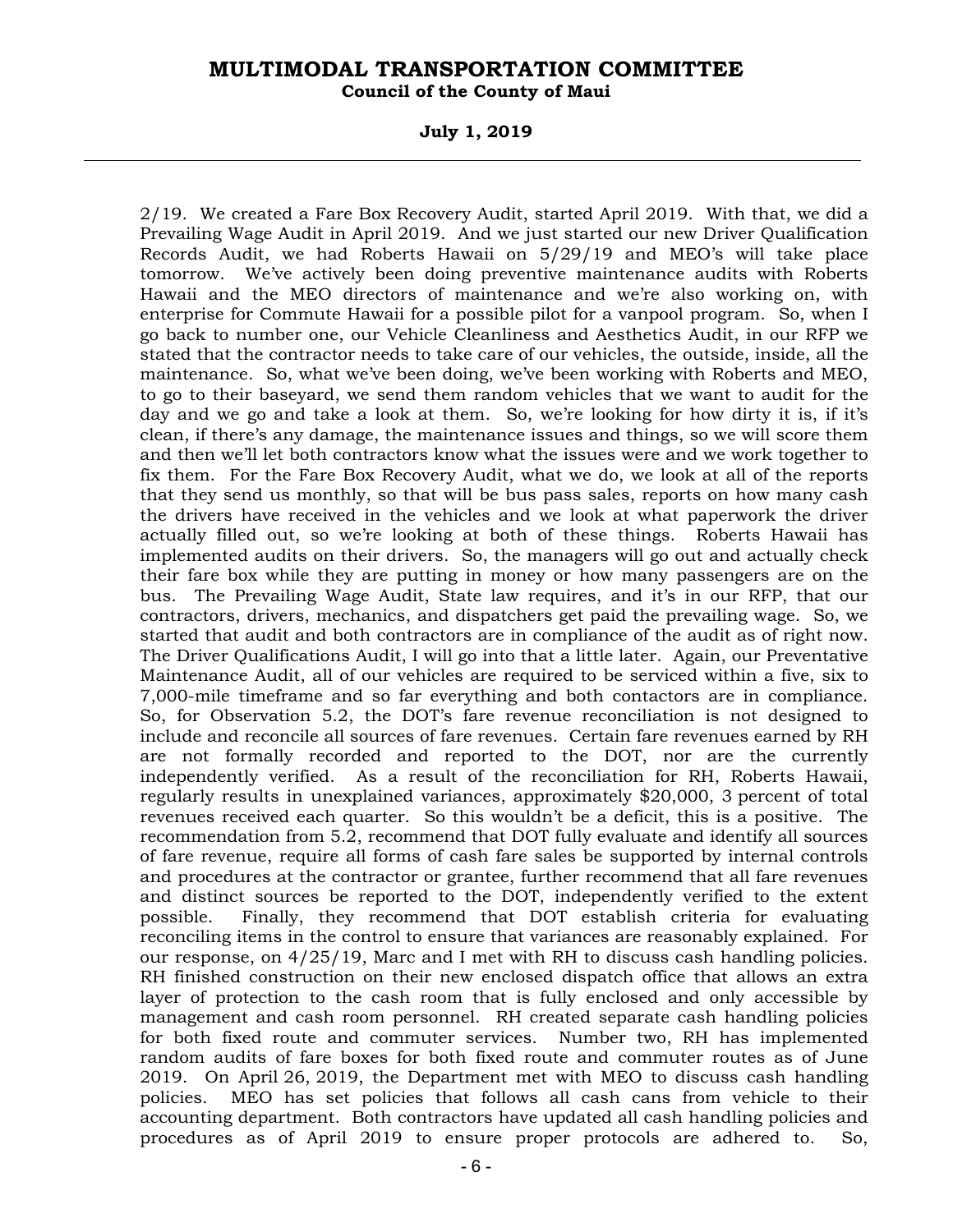**Council of the County of Maui** 

**July 1, 2019** 

Observation 5.6, commuter bus fleet ridership and revenues, as well as fare revenues not currently included in the fare revenue process, are manually reported by Roberts Hawaii. Although Roberts has established internal controls and procedures for reporting these revenues and ridership, the DOT has not established a formal process to independently validate this information to ensure accuracy of reporting on an ongoing basis. The recommendation is, implement certain controls or procedures to independently validate commuter ridership data reported by Roberts Hawaii. For the Department response, on April 2019, Roberts Hawaii management has actively, randomly spot checked all commuter routes on both a.m. and p.m. pickups and drop-offs. Roberts Hawaii management also spot checks random driver, route driver cash boxes, driver tally sheets upon arrival into the office. RH updated their commuter cash handling policy and MDOT randomly selects routes throughout the month to review ridership paperwork and fare revenues collected. So, for auditor's Observation 5.8, the DOT currently uses cash fares or cash for passes on all programs, which include manual cash handling and counting by the contractors and increases the risk of loss due to misappropriation of assets. The recommendation, further evaluate the cost-benefit of implementing electronic fares and fare boxes for the system, potential benefits and adverse impacts to the overall program. They also recommend that DOT consult transit best practices and guidance available for public resources to understand the various benefits of electronic fare systems, also including those which will provide more visibility to critical data and is not currently verifiable by DOT. For DOT's response for 5.8, we are currently in the process of reviewing electronic fare opportunities, we are currently beta testing an electronic fare app from Token Transit and other agencies. This app will allow our community to purchase passes via their cell phone and also have the pass electronic on their phone that they can just show the driver to get on the bus. So, Observation 5.9, certain employees at Roberts Hawaii and MEO were…sorry, were paid below the prevailing wage rates that were in effect at the time of the payroll period reviewed. We observed that this error could have resulted from the current Fiscal Year '18 contract language, which does not clearly establish the requirement for contractors to continue to pay current prevailing wages throughout the life of the agreement to specific employee job classifications. The recommendation, complete a full analysis of its contractors and grantees to clearly identify the specific job classes that are intended to be included in this contract provision and corresponding employees and job roles at MEO and Roberts Hawaii to identify if any further employees are paid below prevailing wage. Also recommend that DOT periodically monitor employee wages or require contractors to submit certified payroll records. We did observe that the DOT had enhanced the RFP language for the Fiscal Year '19, which specifically states that wages must increase to match current prevailing wages and not those stated at the time the contract was entered into. For our response, DOT performed its first Prevailing Wage Audit for both contractors on 4/24/19, next Prevailing Wage Audit for Roberts Hawaii and MEO will be due on 7/12/2019. The Department analyzed data given from randomly selected employees from all divisions and they do meet the RFP criteria. Again, all employees, right now, are being paid prevailing wage. Our Prevailing Wage Audit will occur every quarter, at the first week of every quarter. Observation 5.10, preventative maintenance, PM, schedules and inspections are required in each of the contracted services. Although we were unable to obtain an approved maintenance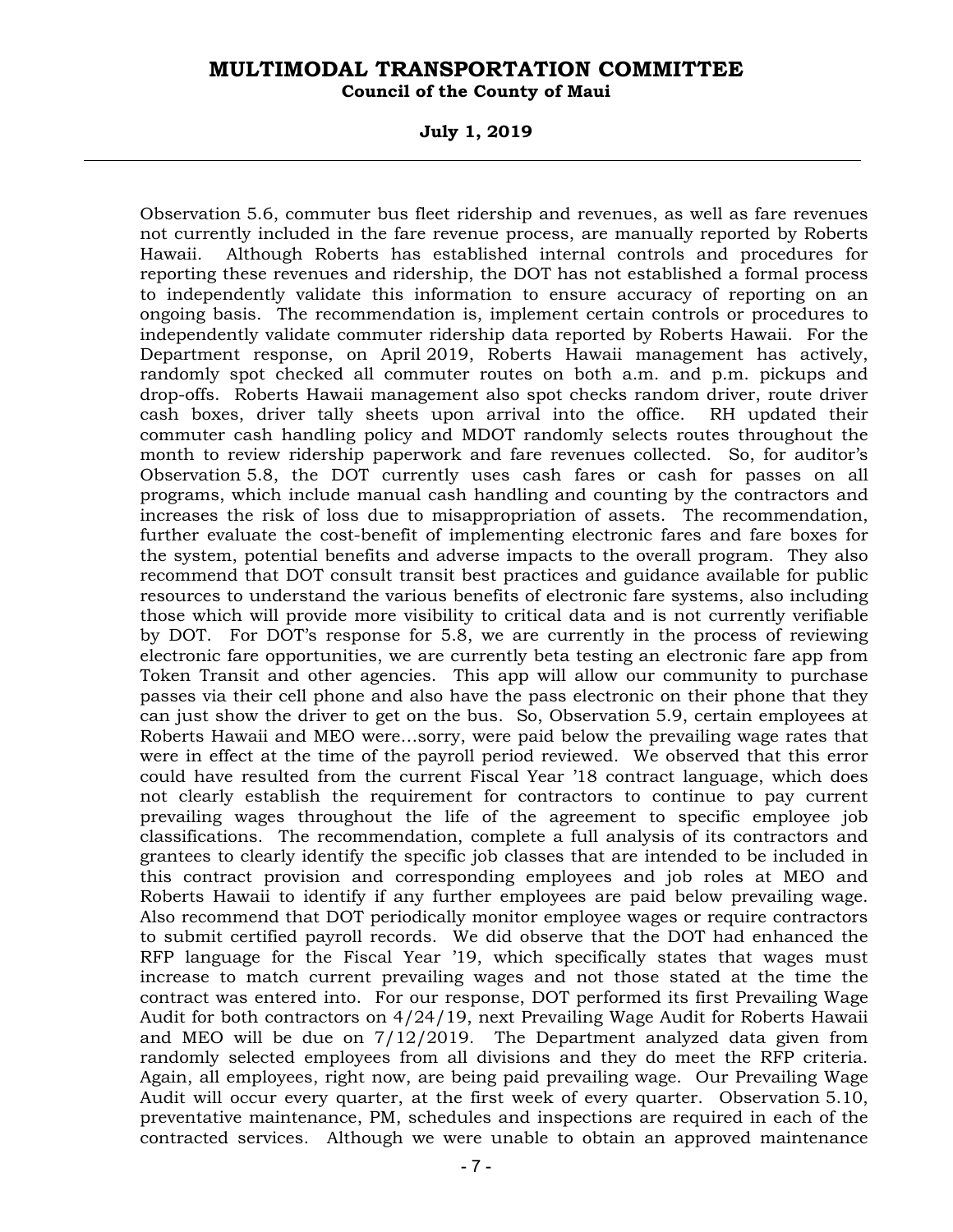**Council of the County of Maui** 

**July 1, 2019** 

schedule, we did inspect evidence of PM completed through work orders provide by the DOT. In addition, we requested evidence of 20 Vehicle Inspection Reports, DVIRs from October 2017. All fixed route, five, and paratransit, ten, samples inspected were provided, but two out of the five commuter routes samples were not provided by RH by the completion of fieldwork. During our reporting phase, RH provided the two missing DVIRs, noted that the vehicle ID was incorrectly documented without the "C," indicating it was a commuter bus and was filed incorrectly. The recommendation is, in accordance with contractors, review training programs and ensure that drivers are adequately trained on DVIR processes and requirements and that documents are retained by the vendor. DOT may also consider incorporating periodic DVIR inspections to include formal monitoring procedures that are developed as a result of the Recommendation 4.1. They also recommend that DOT require its contractors to formally establish PM schedules, as is required by the contract, and approve them on an annual basis. In doing so, the DOT may readily monitor PM against plan and more easily identify potential issues. For the Department response, DOT performed its first Preventative Maintenance Audit on April 2019. Preventative Maintenance Audits will occur every quarter staring July 1st, which is today. MDOT performed its first Driver Qualification Audit on 5/29/2019 to ensure RFP training requirements are met. Observation 5.11, four of eight drivers inspected at Roberts Hawaii had criminal convictions identified on their background check. Although RH described internal processes for evaluating candidates, they do not have a policy that establishes disqualifying offenses or criteria for evaluating background checks. Upon further review, we also confirmed that the County had not established minimum standards in the contract. The recommendation, consider establishing a policy for minimum standards of contracted personnel, specifically related to disqualifying offenses for certain positions, incorporate those requirements into future agreements. At minimum, they recommend that DOT require all contractors or grantees to have formal policies in place governing candidates with criminal backgrounds. So, for Department response, MDOT met with Corporation Counsel to review current standards for contracted personnel with MEO and Roberts Hawaii. MDOT, with the help of Corp. Counsel, set policy on 5/6/2019, stating the below. In response to the Department's recent audit's findings, Page 33, Observation 5.11 and Recommendation 5.11, we hereby establish the policy set forth herein regarding disqualifying prior criminal convictions for Maui County transit system drivers and dispatchers. This policy will become effective July 1, 2019. This policy is set for all contracted personnel seeking employment as a Maui Bus fixed route, commuter, paratransit driver, dispatcher and mechanic. Please see the list below of criminal conviction records, which bear a rational relationship to the duties and responsibilities of drivers or dispatchers whose duties place them in close proximity to children, vulnerable adults, individuals with disabilities or senior citizens. The specified offenses are detailed in the designated chapters of Hawaii Revised Statutes. The disqualification applies to the specific offenses or similar offenses in any other jurisdiction. So, I'm going to read through the different types of disqualifications that the Department has put on its contractors. So, number one, any conviction or crimes under this chapter would render an applicant ineligible for firearms, ammunition and dangerous weapons. Number two, offenses against person. Number three, offenses against property rights, would be arson or anything against, or robbery. Number four,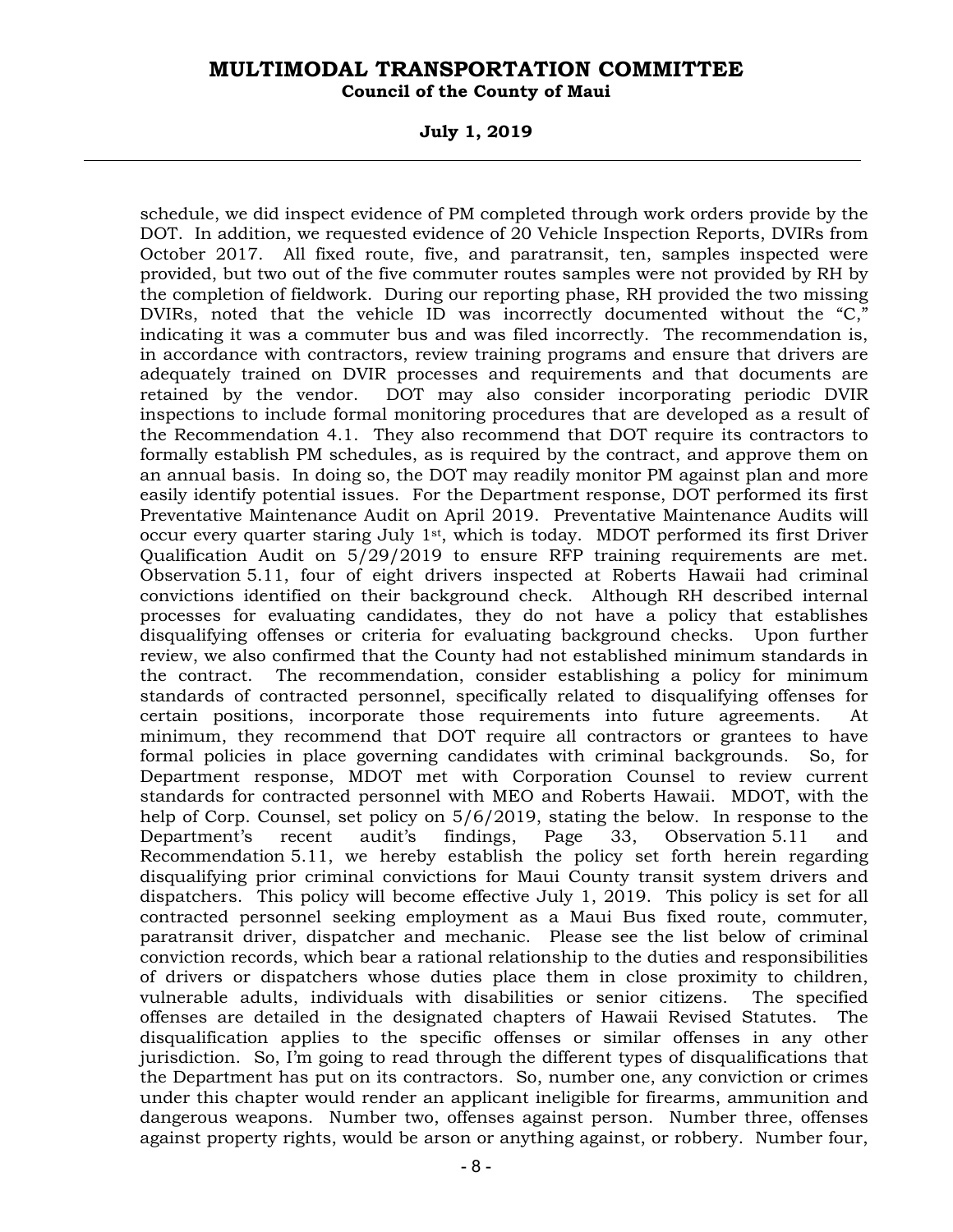## **Council of the County of Maui**

#### **July 1, 2019**

offenses against a family and against incompetence. And number five, in addition, any individual required to register as a sex offender would render the applicant ineligible. So, so far, to date, these are the current recommendations and observations that we are working on, together, collectively with both of our contractors. They are new to us, so we do take comment and try to work together to make our system better. Thank you.

#### *. . . END PRESENTATION . . .*

#### *Note: Presentation ended at 9:29 a.m.*

- CHAIR SUGIMURA: Thank you very much. So, before I open it up to the Members for questions, all together the audit had 12 recommendations, so that's why I plan to defer this and the Department can continue on with their findings and implementation. Members…Mr. Hokama, do you have any questions?
- VICE-CHAIR HOKAMA: Chair, thank you. I appreciate the Department's efforts regarding the audit that they received and their actions to date, so thank you very much. However, you know, I've been around this program decades, yeah, and I still have an issue with expenses and what is the net subsidy or how much we have to continue to add additional tax money to make an operation work. So, my first question from this audit is, because it hasn't really been addressed, yeah, even the auditors put it in their report, what is the target we should be looking at for recovery, and what is the cap we should have on subsidies 'cause I'm tired of paying more than I, 'cause I don't use the service, I'm tired of paying the tax?

#### CHAIR SUGIMURA: Mr. Takamori?

- MR. TAKAMORI: Chair. Thank you, Member Hokama, for that question. One of the things that the Department is looking at and plan to do this fiscal year, depending on funding availability, is we're looking at reviewing the fare structure and doing a study on things like you've just kind of asked the question on in terms of looking at routes that maybe aren't performing as it should be based on industry standards. And so, that was one of the things, after going through this Budget cycle…
- VICE-CHAIR HOKAMA: Director, you know, thanks for bringing up that word, that phrase, yeah, industry standards. Is that what we want? Is that what Council really wants as the standard for our program? Do we want a Maui island standard instead?
- MR. TAKAMORI: Chair?
- CHAIR SUGIMURA: Yes.
- MR. TAKAMORI: You know, that's another great question, I mean, really it comes down to this body, what you guys are, you know, comfortable with in terms of funding and that's the process that we just went through for this Budget Session but, like you said, the audit did repeatedly say that we should be looking at what industry standards are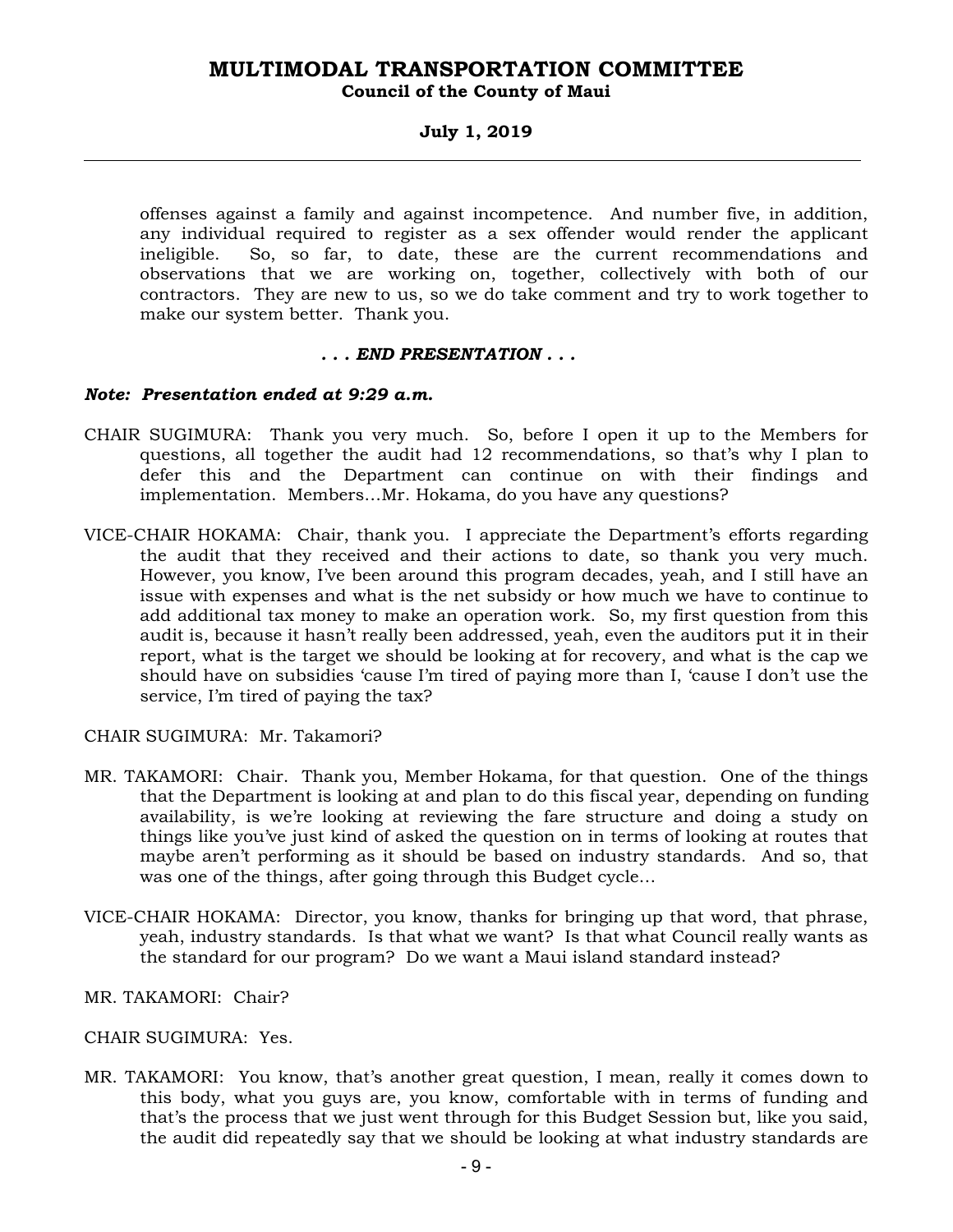#### **Council of the County of Maui**

#### **July 1, 2019**

and that's kind of where our starting point is. When we plan to do the fare study analysis, we will be including Council in the discussions as well, that's one of the things, just going through, when I was Deputy before, it was, I've learned that keeping the Council informed and engaged, you know, allows the process to continue to move forward versus, you know, at the last minute we come out with, hey, this is what the study says and then if you guys don't agree, it kind of just ends, you know. So, I've learned that, no, we definitely need to keep you, as a Council and policymakers, engaged in what, you know, the study that we plan to do.

VICE-CHAIR HOKAMA: When is that?

MR. TAKAMORI: You know, the, in our budget, we were initially allocated 50,000 for this --

VICE-CHAIR HOKAMA: Yes.

- MR. TAKAMORI: --fare structure. I know that it got audited, or not audited, but it got vetoed and it wasn't, it's not in our budget moving forward, so we're going to have to sit down with our Budget Office to see how we can move that forward.
- VICE-CHAIR HOKAMA: Okay, so, I guess the Feds gave you a new doctrine regarding fares recently.
- MR. TAKAMORI: Yes.
- VICE-CHAIR HOKAMA: So, I'm assuming you going get less revenue, right? You guys already made the determinations of the impact to your program and what you're going to do about it?
- MR. TAKAMORI: We believe that, just looking at how our riders are currently buying, most of our riders that are seniors or persons with disabilities, they do purchase monthly passes, so we believe that they'll continue to do so, at this point in time. It's hard to say, just because, unless we go and speak with--I guess we'll start seeing, starting today is when we're allowing on fixed route only, reduced fares for seniors, persons with disabilities or Medicare card holders a lower fare but that's per boarding. So, in terms of convenience, most of our riders that ride our system daily typically buy a monthly pass.

VICE-CHAIR HOKAMA: So, financially, what does this mean?

MR. TAKAMORI: I think our Department…

VICE-CHAIR HOKAMA: What's your calculations, what's your estimates?

MR. TAKAMORI: We believe it, there's probably going to be a slight decrease but nothing quite substantial. I think that was our discussion when…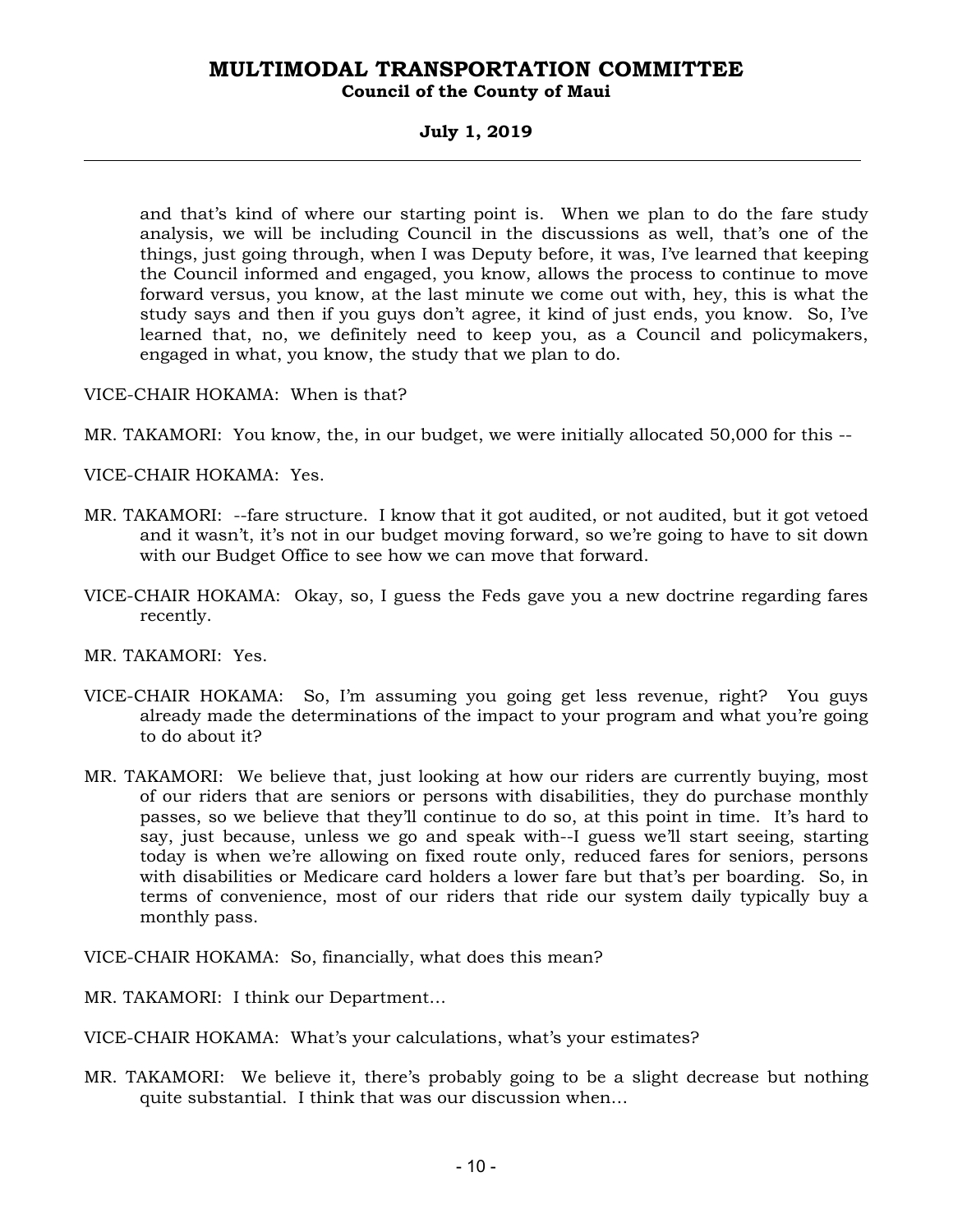### **Council of the County of Maui**

#### **July 1, 2019**

- VICE-CHAIR HOKAMA: Nothing to impact the operations? So, you don't need to decrease service? That's what you telling us.
- MR. TAKAMORI: Right, at this point in time, we weren't, we're not looking at increasing any services unless we have a review on our fare structure.
- VICE-CHAIR HOKAMA: I need you to work on the things that the auditors also point out, high expense on paratransit, you know, you guys already figured out why? Is it the type of equipment, is it training, is it routing, what's the problem with our high expense?
- MR. TAKAMORI: Chair?

CHAIR SUGIMURA: Yes.

- MR. TAKAMORI: So, right now, for our paratransit, we pay based on service hours. So, as long as riders are able to make reservations and use our system, if they're able to make a lot more reservations throughout the day and ride our system, we pay more for those rides. So, and that's…
- VICE-CHAIR HOKAMA: Regardless of time, Director, whether it's 12 noon or midnight, doesn't matter?
- MR. TAKAMORI: Yeah, we pay the same amount, it's per hour, per vehicle on the route. So, with our scheduling software, we work with our vender to make certain that we put more, it's a shared ride system, so we make certain that it allows for more riders to be on the same bus. What makes it hard, too, is if people are traveling longer routes, there are some rules where it says, the rider can't be on the bus longer than 90 minutes or what they deem reasonable. So, what's also hard is when we deal with the Feds is their definitions of, it can't be unreasonable or it has to be reasonable, and it's hard to define what that means. So, it really comes down to, if we have riders that complain that they've been waiting too long or, you know, the buses don't come, we look at each of, each incident individually to see what's going on in the system at that time, did we not have enough drivers on the road or was there a lot of traffic. We've been noticing that, I guess, because it's summertime, we've been seeing a increase in traffic going to Lahaina or coming out of Lahaina, so.

VICE-CHAIR HOKAMA: For service?

- MR. TAKAMORI: Yeah, so, like our buses will start falling behind schedule because they're sitting in traffic, yeah.
- VICE-CHAIR HOKAMA: Got it.
- MR. TAKAMORI: Yeah. So things like that, so that will affect fixed route. It will still affect paratransit because everything is based on, the computer system for paratransit is based on, the system is expecting, you know, buses to arrive at certain times based on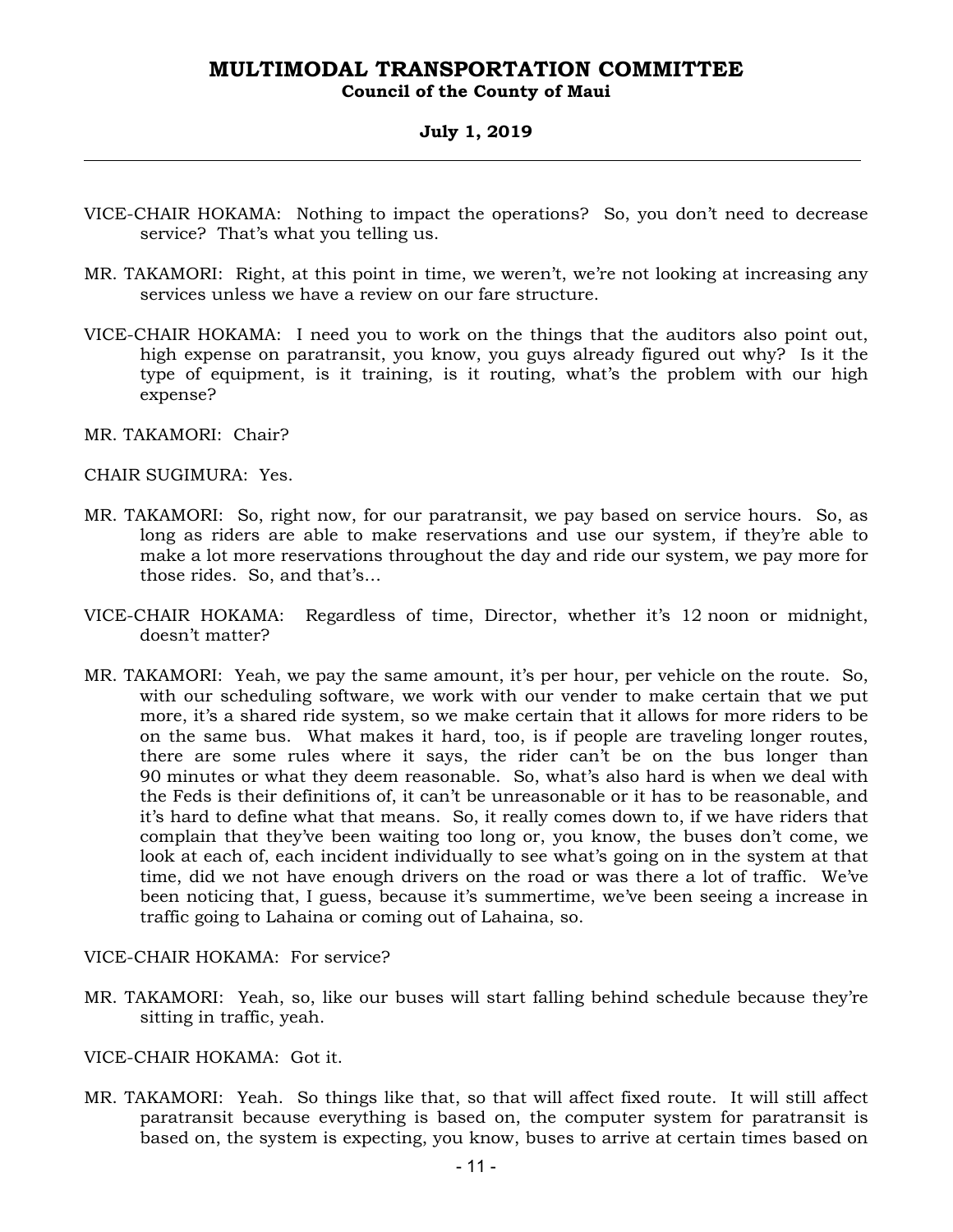### **MULTIMODAL TRANSPORTATION COMMITTEE Council of the County of Maui**

#### **July 1, 2019**

how much miles they're going to be travelling, so things like that will start making the system fall behind. And if buses are stuck on one side, then, you know, then the Central Maui side will, drivers will have to start picking up the slack on this side. So, if there's not enough capacity on this side, then that's when the system starts, we'll start seeing…

VICE-CHAIR HOKAMA: That's only for paratransit, Director?

MR. TAKAMORI: Well, for paratransit, yes, for that scenario, but for our fixed route system, when our buses start falling behind, we send out notifications to our Maui Bus app, as well as, you know, the drivers are there letting, you know, the passengers know. I mean, I guess they're sitting on the bus so they know they're going to start running behind because they're sitting in traffic, but we try to notify our riders that the buses, on certain routes, are running behind because of traffic and so…

VICE-CHAIR HOKAMA: And that's on your app, right?

- MR. TAKAMORI: That is on our app, yes. So, we send out notices so that people waiting at the different hubs will know that the buses are running behind because of traffic. It's hard for us to send replacement buses out to get it back on time because then they'll then sit in traffic. So, usually what happens for Kahului to Lahaina back to Kahului, they'll start falling behind and then at a certain point then we'll restart the routes back on time, if we have extra vehicles, and then we'll pull the other buses out of service. So, there's certain things that we try to do to try to keep our system on schedule but, yeah, some of our challenges are when our buses are sitting in traffic, and I guess it's the same with other people that are driving, when they sit in traffic, then they have to, you know, plan into their day.
- VICE-CHAIR HOKAMA: Maintenance operation requirements not an issue, right, taking those offline to maintain --

MR. TAKAMORI: No.

VICE-CHAIR HOKAMA: --your schedule?

MR. TAKAMORI: No, they, our vendors, like Roberts Hawaii, they keep track of when buses are on route for revenue service and then when they pull it out, then they'll make certain that the next bus that goes in, they calculate the same data so that we report all of that data back to the Feds --

VICE-CHAIR HOKAMA: Okay.

- MR. TAKAMORI: --annually, yeah.
- VICE-CHAIR HOKAMA: You can, do you have a report you can give this Committee regarding the update of the route statuses, which routes are like, you get one driver and one passenger?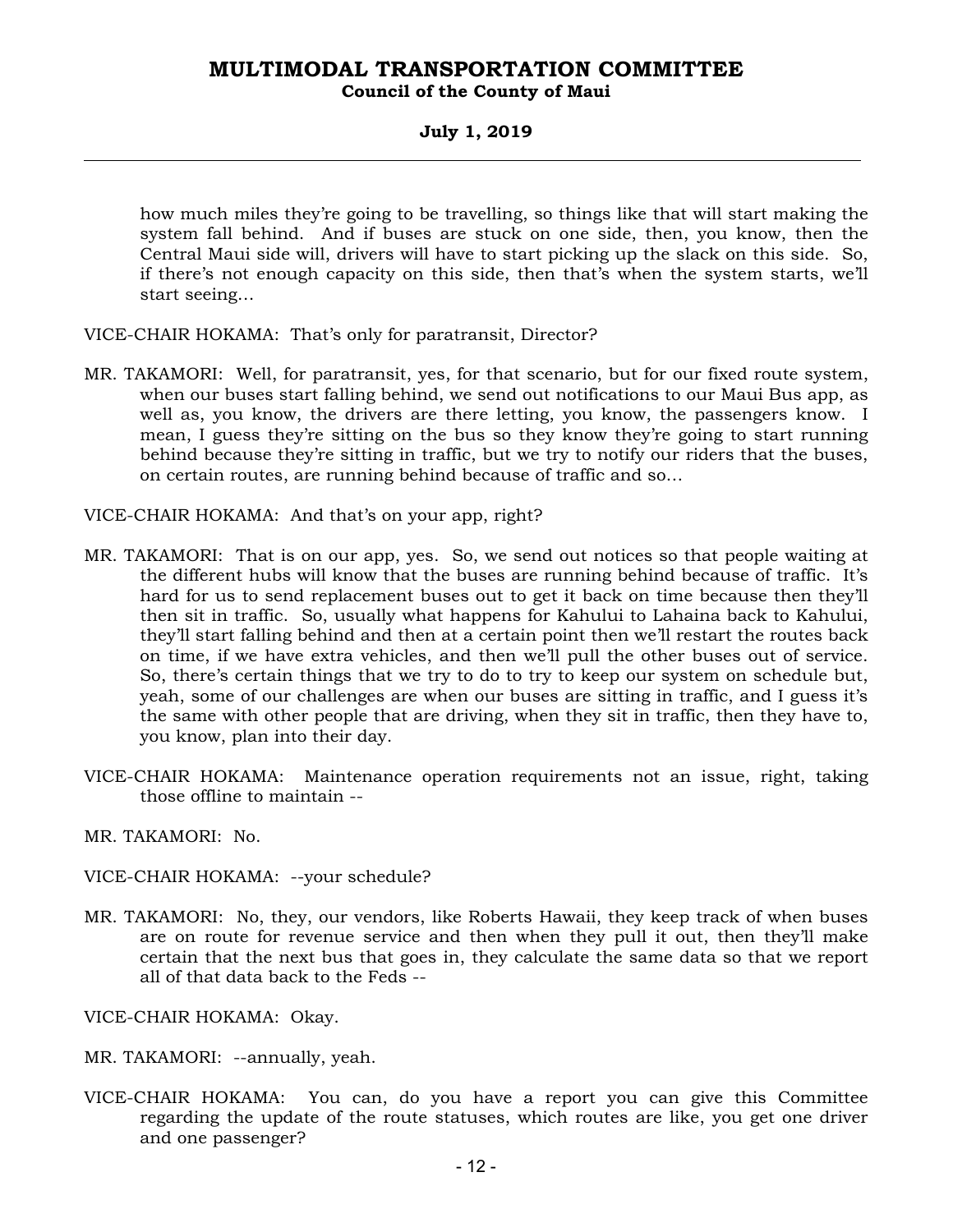#### **Council of the County of Maui**

#### **July 1, 2019**

MR. TAKAMORI: Ridership, you mean?

VICE-CHAIR HOKAMA: Ridership, yeah --

MR. TAKAMORI: Ridership data? We have…

VICE-CHAIR HOKAMA: --and the type of equipment being utilized, because if, you know, you get one bus but you only getting average of two passengers per run, well, why don't you go get one smaller piece of equipment, cheaper to operate, right or an Uber? I am open to using all modes, including independent drivers, like an Uber, okay. DC does it, Pittsburgh does it, you know, we got lot of counties, sister counties that doing it already. So, I need you guys to be open to independence --

MR. TAKAMORI: And, Chair?

VICE-CHAIR HOKAMA: --options.

CHAIR SUGIMURA: Mister…

MR. TAKAMORI: That's a good comment, as well. Our Department is open to looking at that types of services. One of the things that people talk about is micro transit and so, we're kind of looking into seeing what that means, and how that would actually work, would it work here, how other agencies that are doing it, you know, how they're faring, is it, do they, when they do use micro transit for, maybe, rural routes, are they seeing an increase in service? And so, we're open, 'cause we definitely want to grow our ridership, I mean, that's our goal. Growing ridership maybe would, you know, we're hoping we take cars off the road, so, less cars on the road, less traffic.

VICE-CHAIR HOKAMA: Less money for you, too, to pay for your operations.

- CHAIR SUGIMURA: Thank you, Mr. Hokama. Thank you, Department, on that. And Ms. Lee has a question but before…what is micro transit? You mentioned micro transit, you looking at other services, micro transit.
- MR. DU PONT: So micro…thank you, Chair. So, micro transit, it's using, of course, smaller vehicles. So, say, for instance, our Kula and Waihee routes, we would use a smaller vehicle but we would change that route, not into a full route, how it is now, we would change it into a zoning route. So, we would set a zone and tell these customers that use these routes, hey, this is where you can go on the bus and that's it. But, of course, the expense on that route would be a little bit more, but they would be able to pay, let's say, \$5 to use the micro transit but then still also be able to use the fixed route once they get connected with them. But, it's pretty much, it's zoning.

CHAIR SUGIMURA: Okay.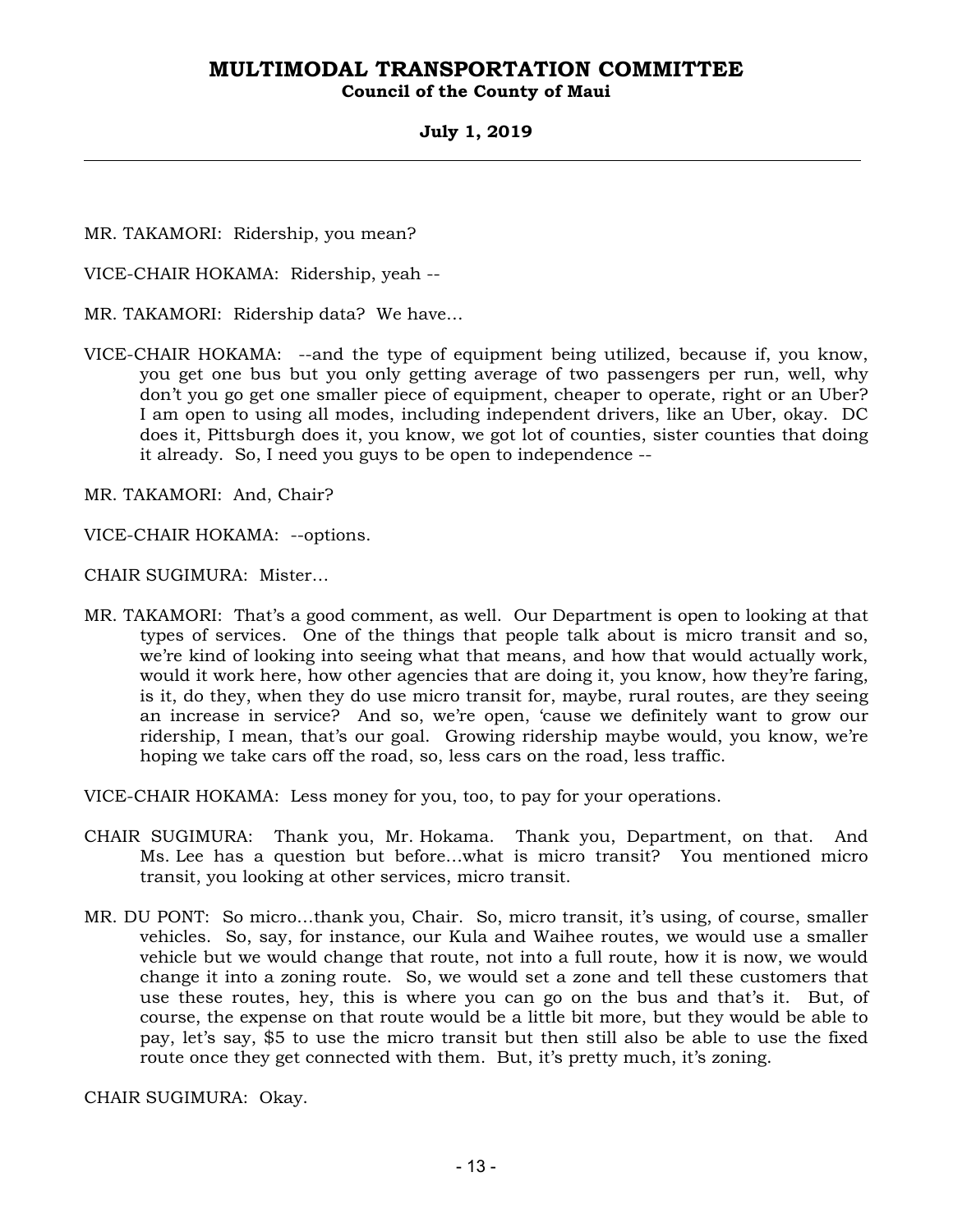#### **Council of the County of Maui**

#### **July 1, 2019**

MR. DU PONT: It's making the routes smaller and giving them an area that they can travel to.

CHAIR SUGIMURA: Thank you. Ms. Lee?

COUNCILMEMBER LEE: Thank you, Madame Chair. Yeah, I, too, am concerned about perhaps using, utilizing a variety of different sizes of vehicles because I also see, you know, empty buses, and the big ones, so, perhaps, you know, we could use the smaller vehicles or the Uber program. My question has to do, also, with subsidies. And so, have you whittled it down to, exactly how much are we subsidizing the ridership? Like, for instance, what is the cost of the program, what are the revenues? So, you know, cost minus revenues is what the subsidy is.

#### CHAIR SUGIMURA: Department?

- MR. TAKAMORI: Chair, thank you. We do keep an eye on that. We do do the calculations on a quarterly basis. I don't actually have the exact numbers, so I can kind of give you what I believe they are. So, I think, overall, if you combine fixed route, commuter and paratransit together, our fare box recovery is, I believe, 22 percent. I think commuter has a higher fare box recovery, so less subsidy on commuter, and as Councilmember Hokama brought up, you know, paratransit is a more costly service, so that fare box recovery, I believe is like 3 percent, so it's being subsidized a lot more than, you know, the fixed route or the commuter. So, like I said, I don't have the exact numbers with me right now.
- COUNCILMEMBER LEE: That's okay, you know, general numbers are fine. So, for one program we are subsidizing it 78 percent, roughly, and the other one 97 percent?
- MR. TAKAMORI: Yeah, that would be correct.
- COUNCILMEMBER LEE: So, and the average ticket or pass or, you know, what is that? How much, on average, what does it cost per ride?
- MR. TAKAMORI: Yes.
- CHAIR SUGIMURA: Department?
- MR. TAKAMORI: So, yes, so if you board the bus, every time you board the bus, it's \$2. If you want to buy a daily pass, it's \$4, or you have different monthly passes available, 45 if you are a general rider, 25 if you're a senior on paratransit, 30 if you're a student on paratransit or…

COUNCILMEMBER LEE: Okay, so what is the industry average on subsidies? Is it like this?

MR. TAKAMORI: You know, I believe, when we looked at that a few years ago, I believe the industry standard for fare box recovery is around 15 percent, so it's actually much lower than what we receive.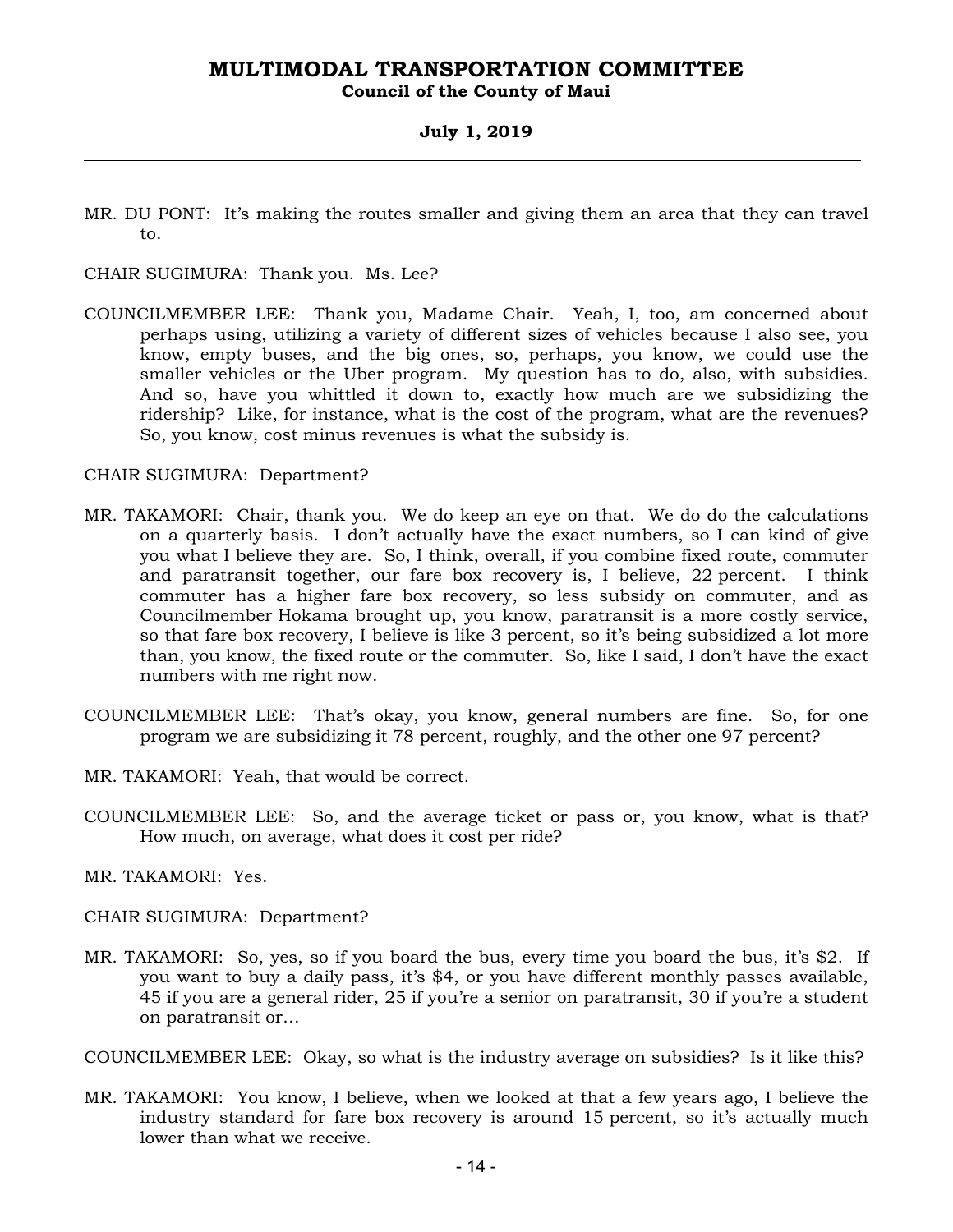#### **Council of the County of Maui**

#### **July 1, 2019**

- COUNCILMEMBER LEE: Like on Oahu, they subsidize 85 percent of the riders, 85 percent, they pay for?
- MR. TAKAMORI: You know, I can get that information. I don't actually know what the subsidies are. You know what, I can look, I can go and reach out to our, you know, other agencies within Hawaii and find out their exact fare box recovery and what their subsidies are for their systems.
- COUNCILMEMBER LEE: And then, I know you talked about, during the Budget time, looking for ways to increase revenues, besides raising the fares, and you talked about advertising, do you have any other proposals with regard to increasing revenues?
- MR. TAKAMORI: Chair? The…and that's a great question. I can tell you, for right now, we are actually out to bid, so if you know anybody that wants to advertise in our buses or manage that contract, let them know. It's, our, I think the concession is going to end at the ending of this month, so then we can quickly get into contract with that. With regards to other sources of revenue, I think that was the major one that we've been looking at. I think the other ones, like you said, is looking at our fare structure.
- COUNCILMEMBER LEE: Well, like, you know, as Mr. Hokama mentioned, you know, like, analyzing if, and I'm sure you doing this already, you know, if you have like two people who needs service after ten o'clock, you may as well put 'em on an Uber, you know. And if it's like ten people after nine o'clock, I mean, it's the hours, the size of the buses, the routes themselves, because if we have such few options with regard to increasing our revenues then, the only other place to look at would be costs, yeah. Thank you, Madame Chair. And, by the way, I do thank you for all the work you guys do 'cause I appreciate you responding quickly to the audit results. Thank you.
- CHAIR SUGIMURA: Thank you. Members, I think we're hearing that what is probably top of mind with you is about the fare structure and what is this costing and all the different types of services that we provide and what is the cost to you and the taxpayers. So, I will probably schedule, I'm going to schedule another meeting and if, Department, you could go into depth with it, and, Marc, I know you're pretty data driven and you have collected information on--he has data on riders that ride in paratransit and how many rides per, you know, how many trips they've taken and what is the cost to us versus what we have collected in terms of fees and it's pretty staggering, the cost and how much it does cost you and the taxpayers to provide this needed service. So, I'm not too sure what the balance is but I would, I will be scheduling another meeting so Department can come prepared and can answer your question 'cause I think those are important questions. Ms. King?
- COUNCILMEMBER KING: Thank you. So, getting back to the presentation, 'cause I do have, I think we all have those concerns, but it'll be interesting to see how they compare with the other counties and how much is being subsidized on the other counties. But, so the missing recommendations, which is 5.3, 5.4, 5.5, 5.7, 5.12, are those the ones we're still working on and that's why this audit isn't complete?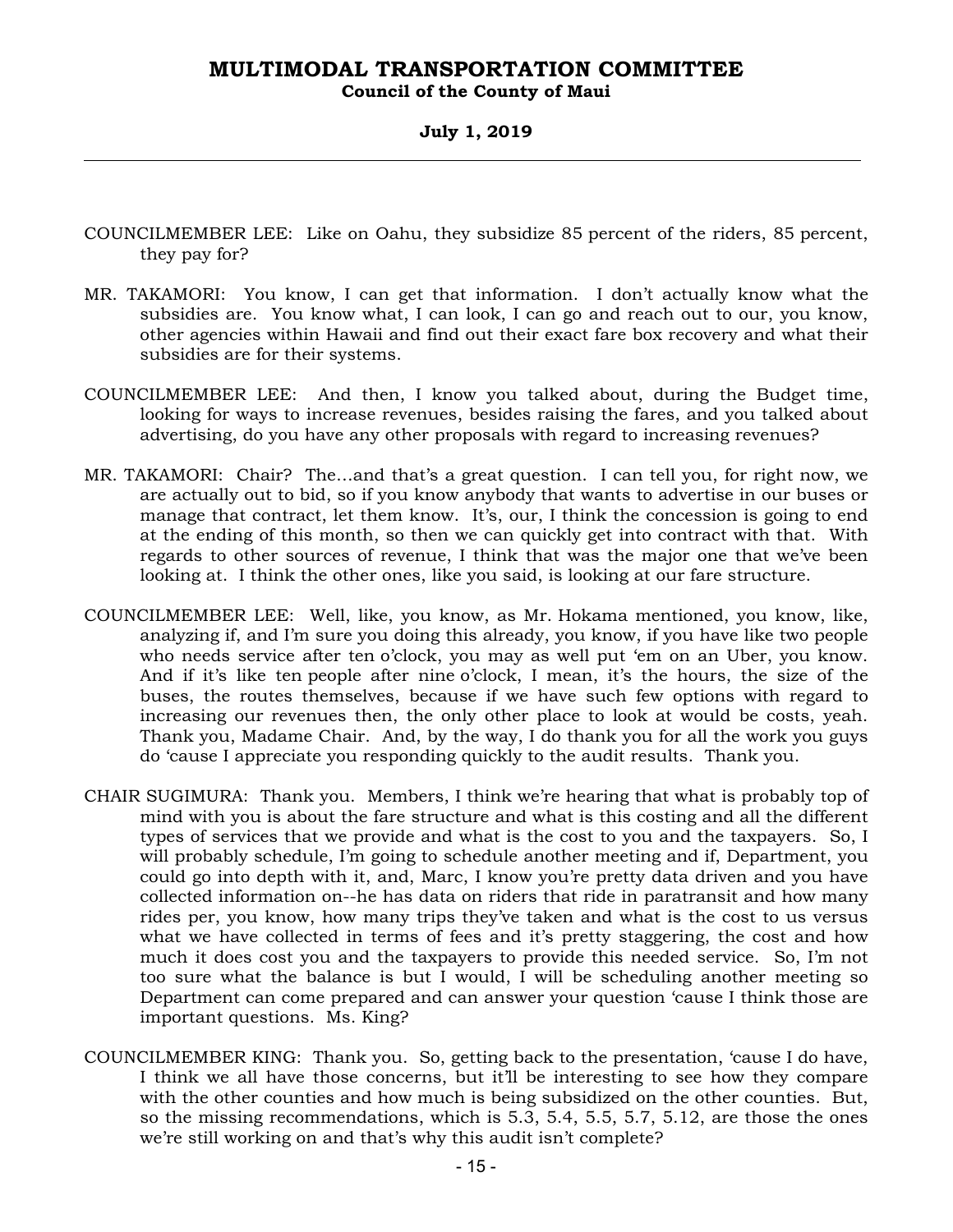**Council of the County of Maui** 

**July 1, 2019** 

- MR. DU PONT: Yes, thank you, Chair. We are currently, actively working on the other recommendations.
- COUNCILMEMBER KING: Okay. So, I wanted to go through my questions, which started on Page 3 of your, well, this, the handout, which is your, I guess, I don't know if you call it micro audits, but your in-house audits, Vehicle Cleanliness, Fare Box Recovery, Prevailing Wage, Driver Qualification, Preventative Maintenance. So, you gave us dates for all those. Are those all open audits, because you didn't really give us an end date to them or results of where we're at? So, like starting with the Vehicle Cleanliness and Aesthetic Audit, this was done in February, was it, how long does that audit take? Is it ongoing and what kind of results did we see?

CHAIR SUGIMURA: Yes.

- MR. DU PONT: Thank you, Chair. Thank you, Ms. King, for that question. So, all of the audits that I've mentioned, these are all open-ended, so we're going to be performing all of these audits every quarter, on the first week of every quarter, so MEO's audit starts tomorrow on all of the, we do it in one day, all of, everything that you see here we'll be auditing them tomorrow. So, if we do see negative results or anything that we need to work with, we do work with our contractors to get them rectified immediately.
- COUNCILMEMBER KING: Okay, so were all these audits that you mentioned in here, one through five, those were all satisfactory?
- MR. DU PONT: They were. Some of them, like the Fare Box Audit, the Prevailing Wage Audit and the Driver Qualifications Audit, these are all new, so we work collectively with both of our contractors to come up with a policy and come up with how are we going to do this 'cause it was, it's brand new to all of us.
- COUNCILMEMBER KING: Okay. So, it would be interesting to, at some point, maybe see what the actions are under those audits and then what the results are that you're coming up with, just because I know it takes time and energy but it's more helpful than just saying you did an audit and then leaving it open like that. But I would like to see, on these specific audits, what the results are, I mean, you know, not maybe on an ongoing basis, but at least at some point. And then the next issue I have is with the, there's a statement on Page 10, I'm not sure, your slides aren't numbered, but it's the auditors Recommendation 5.10, and it's the second, the third bullet point that says, require its contractors to formally establish preventative maintenance schedules as required by the contract. So, this is already required. So, basically, are there a lot of things that are required by the contract that aren't being done? I mean, this sounds like something that's not being done but it's supposed to be done so, basically, they're telling you basically oversee the contract and make sure that the requirements are being met. So, do we have a lot of other requirements that haven't been met?
- MR. DU PONT: Thank you. So, it does say, as required by contract, so past DOT did not formulate a official criteria for our contractors to follow. So, part of the, in the RFP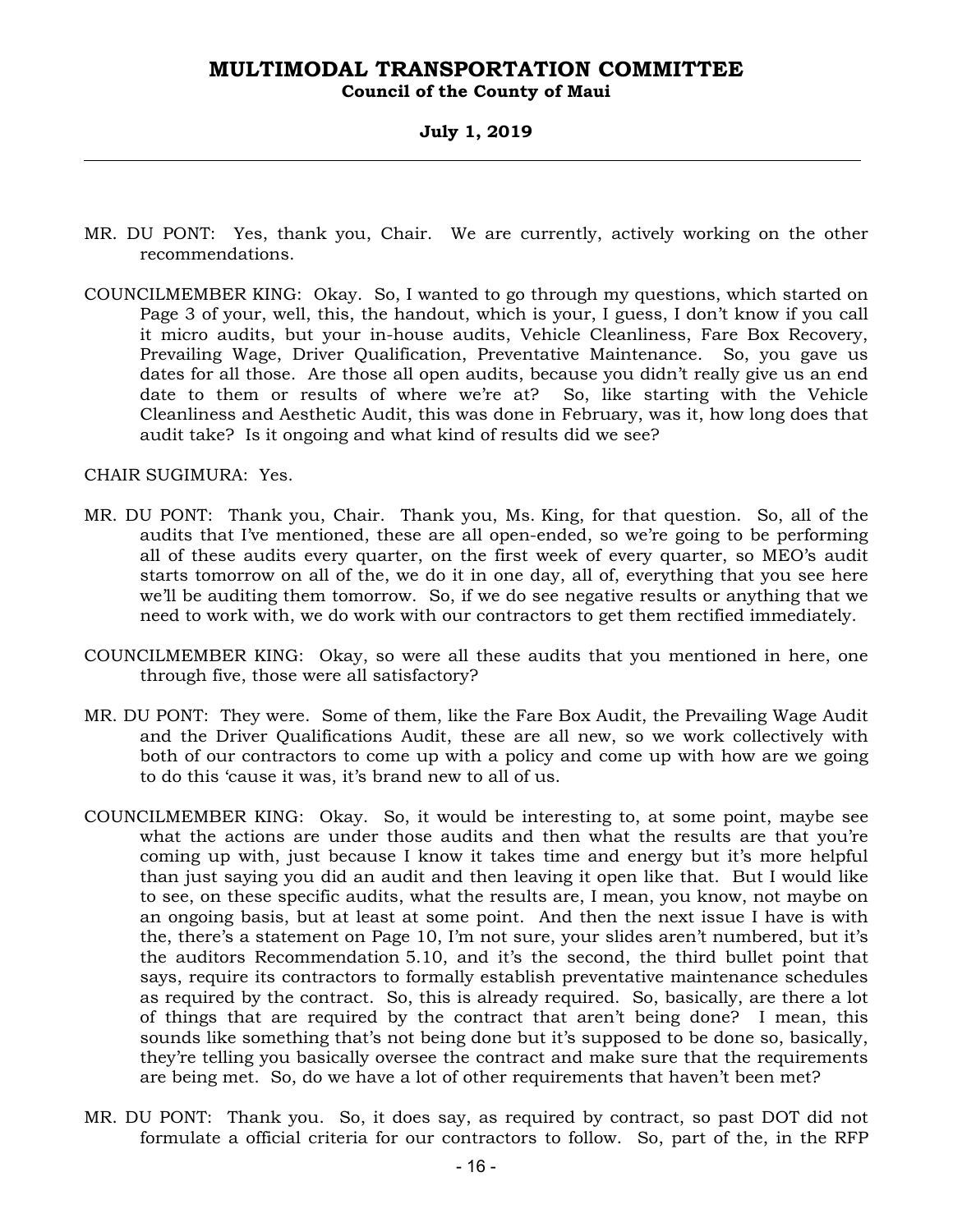#### **Council of the County of Maui**

#### **July 1, 2019**

and what we've been going through with both contractors, is actually going through page to page and going through everything that's required by contract and they've been more than willing to help and also to fix or come up with the plans. With the Preventative Maintenance, they, both contractors, have been complying with that. It's just, we didn't set the standard from the DOT level to them. So, once we set the standard, it was complying with what they were already doing.

COUNCILMEMBER KING: Okay, so you are setting standard --

MR. DU PONT: Yeah.

- COUNCILMEMBER KING: --in writing --
- MR. DU PONT: Yes, we are.
- COUNCILMEMBER KING: --that they have. Okay, so there's something you can match it up to?

MR. DU PONT: Yes.

- COUNCILMEMBER KING: And then the last question I have was on the last page on your, I guess it's, be considered administrative rules or you called them policies, hiring policies, are you able to set those, because it sounded like it's a done deal, are you able to set those without negotiating with the, you know, without contract negotiations? Can you just decide that these are going to be, I mean, I think they're good policies, but I'm just wondering what the process is for these requirements?
- MR. DU PONT: Thank you. So, again, we met with Corp. Counsel first, 'cause this was a heavy topic that we talked about with both MEO and Roberts Hawaii, and we are trying to come up, collectively on what requirements we could put on them 'cause when you look at the employment history now and trying to hire, there's nobody to hire. So, the more constraints that we put on the employees, or the contractors, they're not able to hire anybody. So, we met with Corp. Counsel and we added this on to additional hiring policy and going further into any additional RFPs or anything that come out, this will be in it.
- COUNCILMEMBER KING: Yeah, that, my question was, did you, do you need to negotiate this with the contracts for, you know, the civil servant contracts or are you able to just implement this?
- CHAIR SUGIMURA: I wonder if Corp. Counsel might have a comment on that.
- MR. HOPPER: I'm sorry, I don't have anything to add with the details of this. Actually, I was not the deputy assigned in this case, so I think I can, we can get you that information on what exactly happened and I think these two were actually in that so I'd like to have them answer --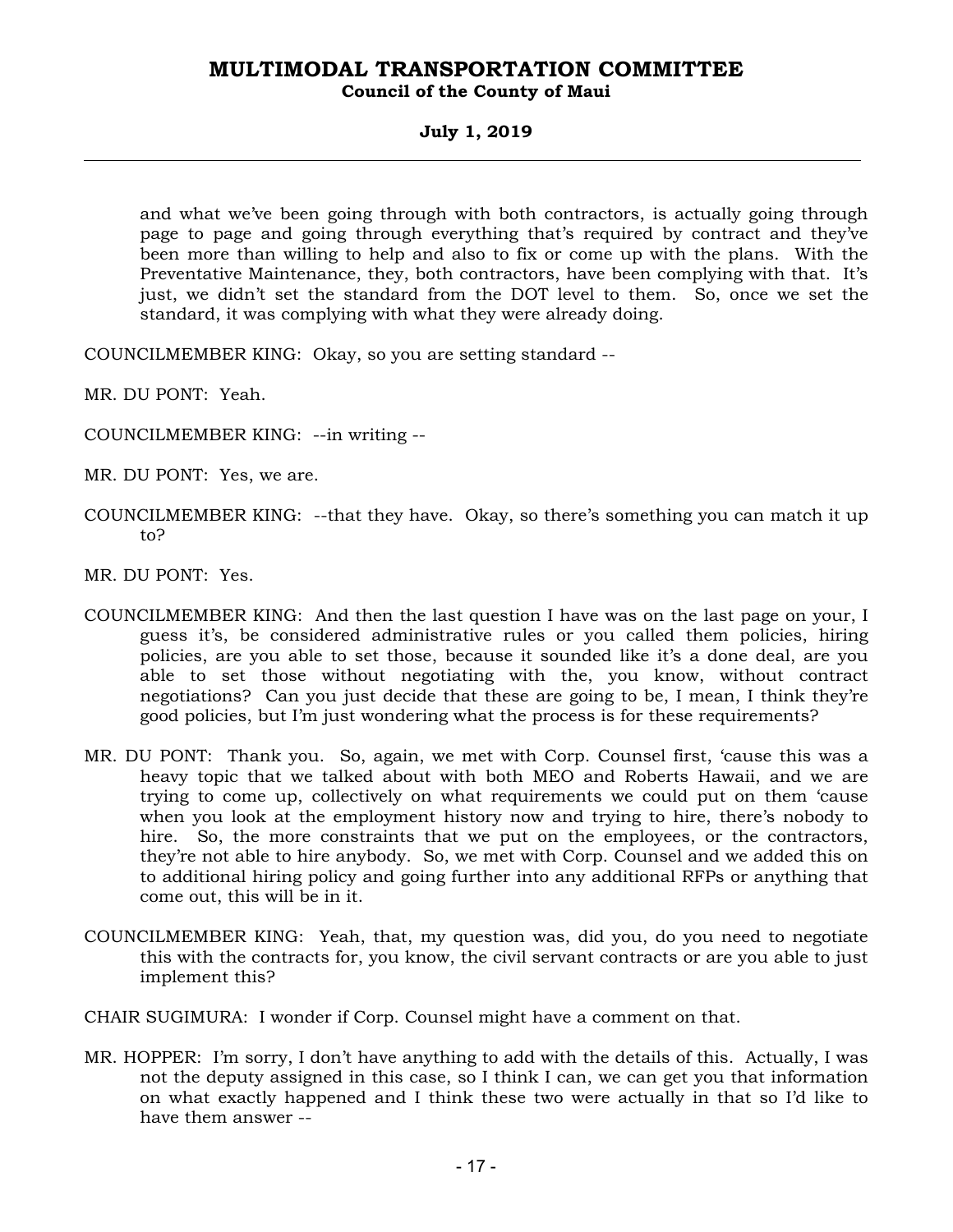### **Council of the County of Maui**

#### **July 1, 2019**

COUNCILMEMBER KING: Okay.

MR. HOPPER: --for now. I am generally familiar with, you know, some of the issues of hiring practices and what, and criminal history, you can consider in that, but if there is an actual specific discussion that went on, I'd want to find out what that was and get back to you --

COUNCILMEMBER KING: Okay.

- MR. HOPPER: --if there is more additional…
- COUNCILMEMBER KING: Yeah, I just want to make sure we're not going to get any pushback at some point from, you know, the negotiating team on the other side because…I think they're good, I mean, obviously, we're having a hard time hiring, but if we have people with these backgrounds, we don't want them anyway because that's a danger to our ridership. So, just checking on the process that was used. And then, the last comment I wanted to make was on the fare, or the ridership study that you were discussing that was actually not money taken out of the Budget, it was a proviso that was put on the Budget for Transportation. So, the proviso was taken out so that you're not required to do it with your current budget but if you do find extra money, there's nothing stopping you from actually doing that ridership study if you find that you have the funds to do it. So, if you, I mean, I thought it was something that we did anyway because, I think, periodically, we want to know who's riding on our routes and if they're valid routes to keep doing. But I just wanted to make sure that you knew that we're not saying not to do it, we just took that requirement out of your current budget.
- CHAIR SUGIMURA: So, I'll make a comment about that. So, during the Budget process, I think the problem was that the funds to pay for the \$50,000 was not coming out of Highway Funds, which is where their funds come from, and so because of that and to keep things in line with our funding structure, that 50,000 was taken out. But, I appreciate the comment on that and it was vetoed, it was taken out --

COUNCILMEMBER KING: Right, but it wasn't money.

CHAIR SUGIMURA: --as recommended by the Mayor so --

COUNCILMEMBER KING: Right, but it wasn't --

CHAIR SUGIMURA: --it was what --

COUNCILMEMBER KING: --fund that we --

CHAIR SUGIMURA: --we decided.

COUNCILMEMBER KING: --we took out, it was actually a proviso that we took out.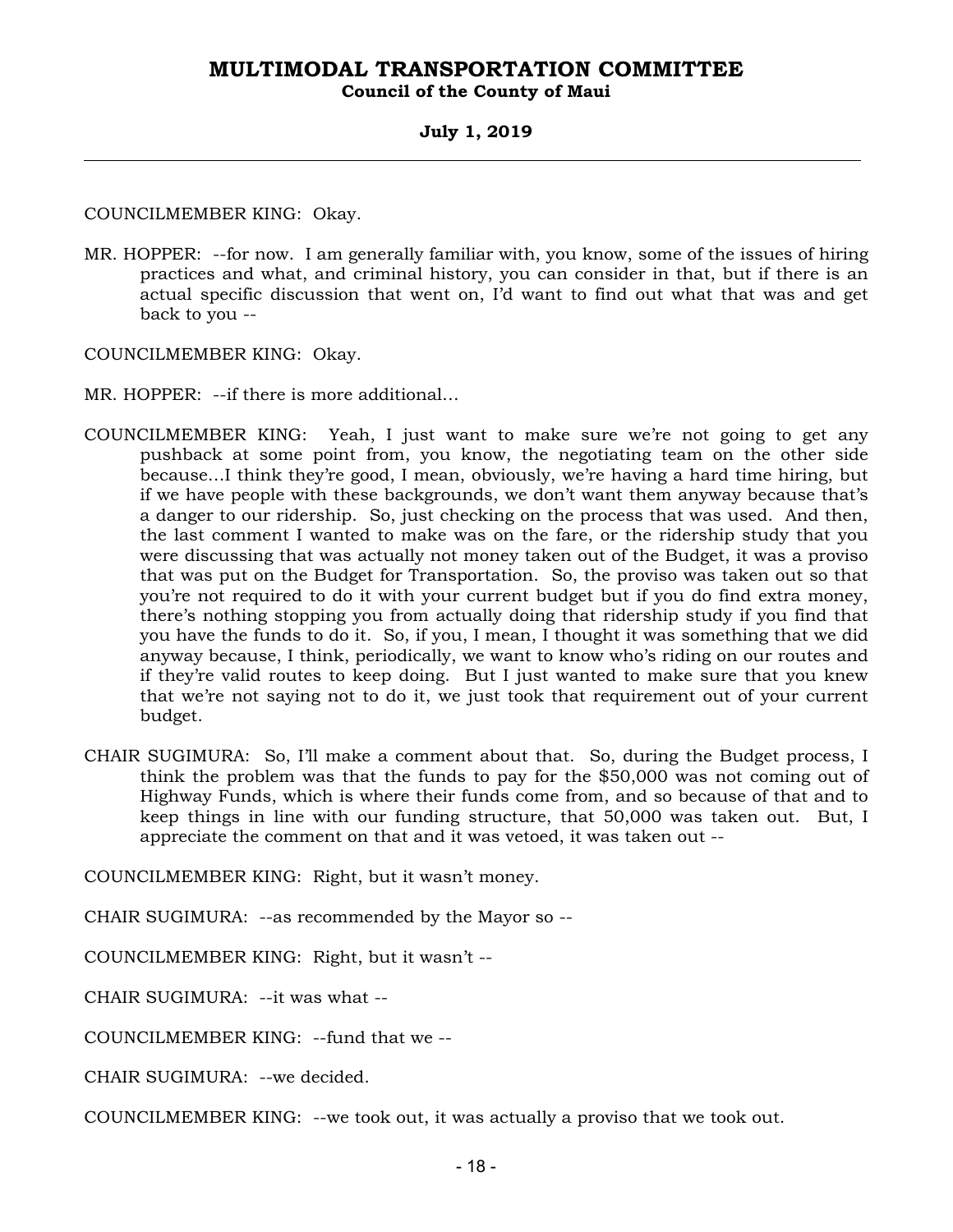### **Council of the County of Maui**

#### **July 1, 2019**

- CHAIR SUGIMURA: And the funds were not available based upon where it's supposed to have come from so, okay. Anyway, next…Tamara Paltin?
- COUNCILMEMBER PALTIN: Thank you, Chair. And thank you, Director and Deputy, I realize that the audit was done kind of when you guys weren't in charge and I can see that you've done a lot of work in your response. My question is, why did you start on your response in Section 5? Each, I mean, there's Section 1, 2, 3, 4, 5 and Observation 1.1, or Recommendation 1.1a recommends the DOT, in collaboration with the Maui County Council, seek to establish formal program objectives to govern overall program performance management and enhance its existing fixed route and commuter route modification/expansion/changes policy to align with best practices and formalize its methods and/or policies for service standards by program, service performance monitoring and establishing a methodology to evaluate existing service performance against standards and decision criteria for proposed service changes. So, I mean, you only replied to 5, which, I mean, is understandable, given the amount of time that you folks have been on the job, but why did you start at 5 and not 1?

#### CHAIR SUGIMURA: Director?

- MR. TAKAMORI: Thank you. That's a good question. Part of the study that we're looking to do would be to kind of answer some of those, you know, in terms of service provided, you know, what is industry standards, and so I think that's kind of where we were looking, kind of, when we were going through the audit, we were thinking that, okay, well Recommendation 1.1, we'll be able to have some of that answered when we go through that process of looking at fares, looking at, you know, what does the Department, what should the Department determine as certain criterias on when we should make changes, when you shouldn't make changes, things like that, so that's kind of the reason why we didn't come with anything for 1.1. A lot of the ones that we've kind of moved forward with are ones that is part of our contract and so we just want to make certain that with our new contract period starting July 1<sup>st</sup> of 2018 for our five-year contract. So, all of our contracts are five-year contracts and so because we already started our first year of our five-year contract, which today we start the second year of our five-year contract, we wanted to make certain that our, we're working with our contractors to make certain that they're meeting the criteria set forth in our RFP. So, that's kind of the reason why we were able to give you updates in terms of Chapter 5.
- COUNCILMEMBER PALTIN: And then, number, Chapter 2 looks like cost analysis, which a lot of people seem to be concerned with. Are you making progress on that chapter as well and just don't have it, responses ready to present today? Was the goal only to cover Chapter 5 today?

MR. TAKAMORI: Chair?

CHAIR SUGIMURA: Yeah.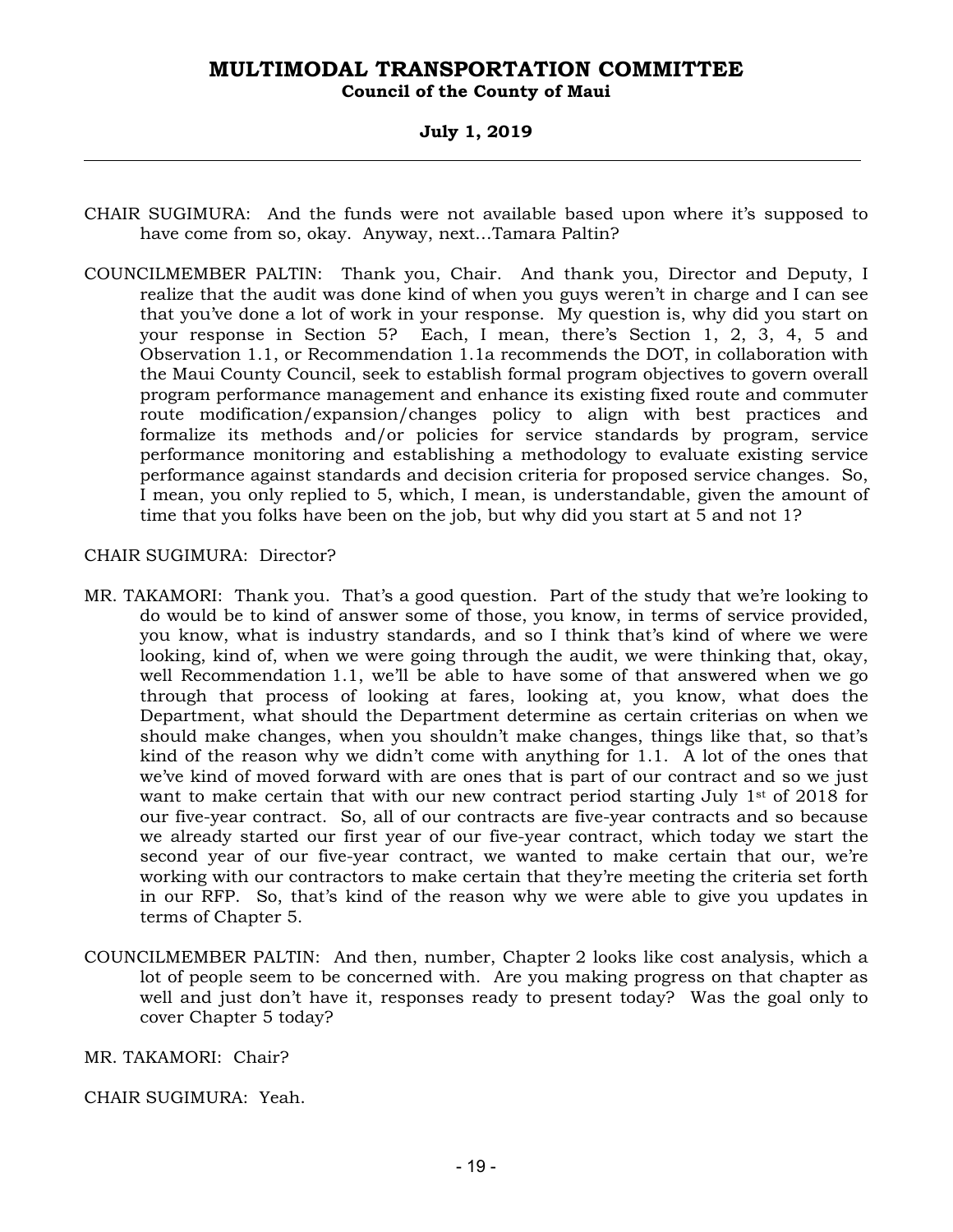#### **Council of the County of Maui**

### **July 1, 2019**

MR. TAKAMORI: So, when we spoke with Committee Chair Sugimura, we basically told her that we would be able to do a presentation today on the audit of Department and kind of just give the Committee what we've done so far, knowing that we're going to be called up at future dates to kind of go over more observation and recommendations on what we're working on. So, yeah, this isn't the only day we're talking about the audit and we understand that and I think she understands as well. And, so, moving forward, we'll have more discussions on the other sections that, you know, we're working on but we don't have anything to update --

COUNCILMEMBER PALTIN: On the other sections?

- MR. TAKAMORI: --yeah, as of right now.
- COUNCILMEMBER PALTIN: I had one other, couple other questions but one in the, I guess, the intro part of the audit, it wasn't a specific chapter, but it said that, you know, with the implementation of the Ecolane software system, that there had been some complaints about longer wait times, longer call times to make a reservation, missed or delayed pick-ups and drop-offs, length of times riders remain on the bus before reaching their stop. And so I just was wondering, since the implementation of that Ecolane software resulted in all these complaints, was there a cost savings from before the Ecolane software to after the Ecolane software?
- MR. TAKAMORI: Chair?

#### CHAIR SUGIMURA: Department?

MR. TAKAMORI: So, based on my recollection, a lot was happening during that time. Roberts Hawaii was our previous paratransit contractor and, at that time, we just shifted from Roberts Hawaii to MEO, so there was a learning curve in terms of moving, you know, MEO, or Roberts had paratransit from day one and then, when we did the shift from Roberts to MEO, they had to hire drivers for that service, the drivers had to re-learn or learn all of the clients names and, you know, who they look, or what they look like, so when they go and pick up somebody, then they'll be like, oh, okay, that's so-and-so, I'm picking them up to take them, you know. So, I think there was a lot of, there was a huge learning curve for management because that's a new program to them, drivers, because the drivers are new, they're learning the clients. And then to add it in, they were now using a scheduling software. So, under Roberts, it was a manual scheduler putting people into vehicles, and it was, and at that time, it was more of almost like a taxi service. But when it transitioned to MEO, them using this scheduling software, it was more of a shared ride. So, riders now had to share the vehicle with other riders, and so we actually got complaints about that, too, certain riders didn't want to ride with other riders and just, it was, you know, there were other challenges so I think --

COUNCILMEMBER PALTIN: A combination of factors.

MR. TAKAMORI: --yeah, so I think it was…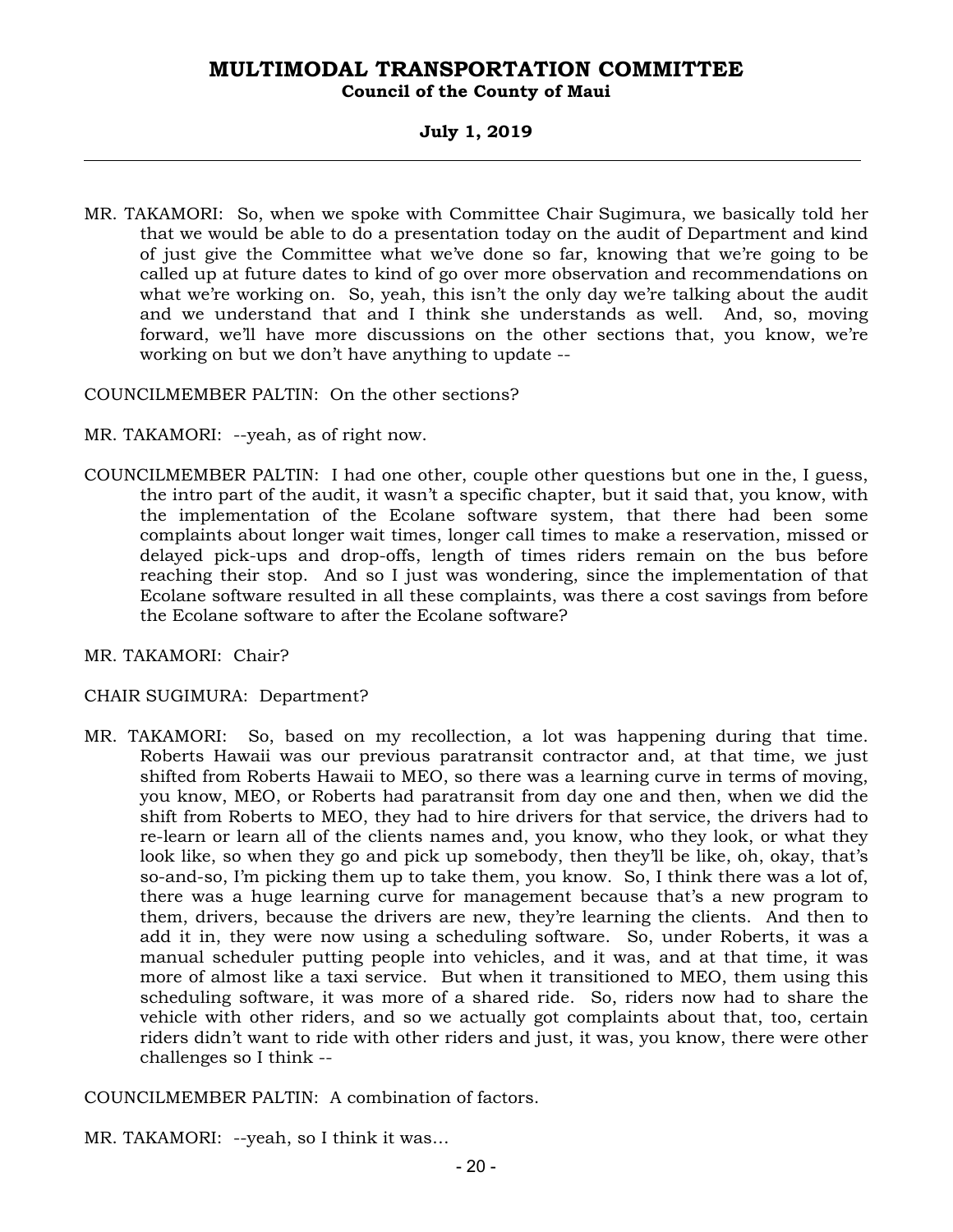**Council of the County of Maui** 

#### **July 1, 2019**

COUNCILMEMBER PALTIN: Was there a cost savings?

- MR. TAKAMORI: Yes, so there was. When MEO took over the contract, there was actually a savings, at that time, of almost a million dollars in terms of the service hour charges, and then how many service hours were being provided. MEO actually, by combining rides on the buses and with the scheduling software, there was a savings. I can say that moving through all of those challenges, our on-time performance is above 90 percent and that's what we require in our RFP.
- COUNCILMEMBER PALTIN: So, that was just kind of a point-in-time look during the changeover, plus the software, plus all other things, and if they were to do it today, it probably would be a different picture presented?
- MR. TAKAMORI: Yes. And so, if there were ever changes, like with any, I think with any organization, that if they have to change from one vendor to another, I mean, there's a lot of challenges. I mean, I'm sure within the County, we have certain vendors we've had for many years and you change it, then a lot of people will have challenges. And so, yeah, so, it was growing pains but we've come a long way.
- COUNCILMEMBER PALTIN: And then, I guess, my last question for today, and I know it's not under the scope of your responses, but it seems like in comparison to other peer agencies, that we have a fairly high percentage of spare vehicles for fixed route bus service and I just was wondering if you had any comment on that.
- MR. TAKAMORI: Yes.
- CHAIR SUGIMURA: Department?
- MR. TAKAMORI: Chair? That's a great question. So, being that we are on a island, it's very tough for us to get parts and a lot of parts do get shipped on the barge, like large, like engines and transmissions and stuff like that, so we do have a fair amount of buses that could be down because of, waiting on parts. So, we do have a little bit more spare vehicles, but we do track that because the Feds did ask us that question, so we have the documentation showing that, you know, you may think that we have spares that are up and available to be used, but a lot of times we do have buses that are waiting for parts and so we can't really consider that spares at that time when they're out of service, yeah.

COUNCILMEMBER PALTIN: Thank you. That makes sense.

CHAIR SUGIMURA: Thank you. Before…Mr. Sinenci, and then Ms. Kama. Before I turn it over to you, I just want to make a comment that I was out in the community when this transition was going from Roberts to MEO for the paratransit, and I think I went to a senior, or the senior club meeting and heard feedback from the presidents about some of the frustrations from their members, but I want to commend both organizations because it was, as the Department described, a huge transition for a delicate part of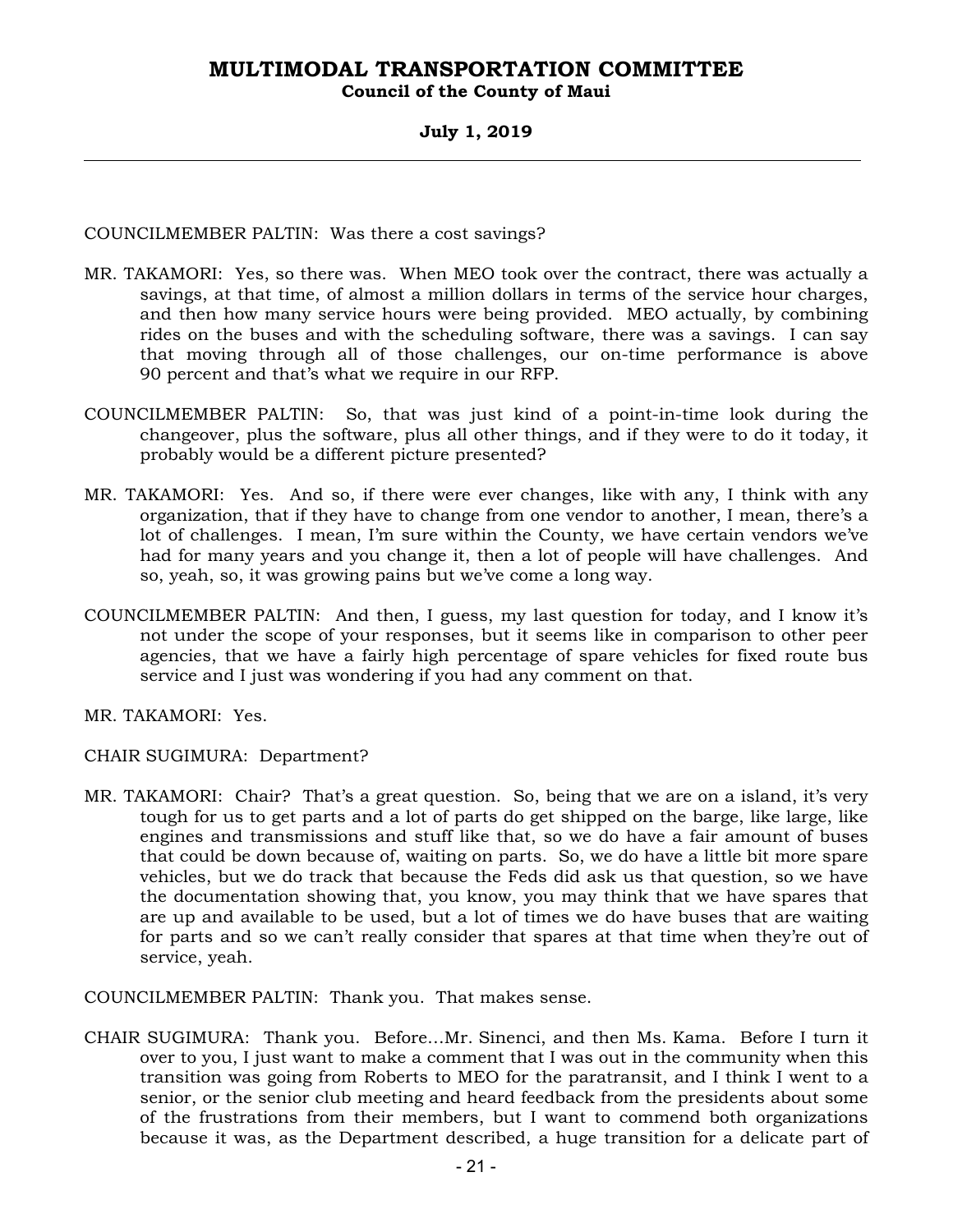#### **Council of the County of Maui**

#### **July 1, 2019**

our community that needs that TLC. And it took a little while and I remember hearing Bob Johnson asking the presidents to please bear with us as MEO goes through this transition 'cause they were learning the software and, but they dealt with the concerns that were coming up from, you know, their members. So, I just want to commend both organizations 'cause it's a lot of responsibility to take care of them, besides our residents of Maui County. So, Mr. Sinenci?

- COUNCILMEMBER SINENCI: Thank you, Chair. Thank you, Director, for being here. I just had a question on your response to 5.8, about the Token Transit, I understand you're currently in beta testing, and can you explain a little bit about the Token Transit and maybe your projected date, if it is accepted?
- MR. TAKAMORI: Chair?

#### CHAIR SUGIMURA: Yes.

MR. TAKAMORI: Thank you. That's a great question. Like us, I think, we like technology, and so using technology to make things easier on a rider, we like that. And so, I just wanted to point it out that one of the companies that we were in talks with is Token Transit, that's not necessarily the company that we would potentially move forward with, we would have to go out to bid and it is a competitive process in terms of electronic fares. And so, Token Transit is one of the companies that creates an app on your smart phone and then will work with us and determine all the different fares that are set by the Council and, in terms of monthly passes, daily passes, per boarding fares, and what it allows the rider to do is, instead of having to, you know, utilize cash, and then board the bus and pay cash, and then buy a physical pass from the driver, and then hold that pass for the entire month, they can set all of that up on their phone, it can, it'll debit their checking account and then they'll have a pass. And then every time they board the bus, they can open up their app and then it'll show, okay, well, it's July's monthly pass and you just show the monthly pass every time you board, and hopefully you don't lose it because it's on your phone, you know. So, those are some of the things that we're considering. I know that one of the things that we've been talking with the City and County of Honolulu is that they have created a--because Honolulu has the bus system and now they're going to have the rail system coming online, hopefully eventually, there's a, they're calling it the Hele Card System where, it's a physical, like a credit card looking card that you can recharge, or you can add monies to it, and then every time you board the bus, you can swipe in and then it'll deduct funds from it. So, if you travel to Japan or to London, or, you know, just different places, they have a smart card system where you add money and then you can just tap when you board or, and then depending on how many times you tap, it could then say, okay, well, you've ridden to where you've paid for a monthly pass and so now you just, it won't deduct anymore because you've, you know, you paid already for a monthly pass, and then you just keep tapping for the rest of the month and you've already paid your amount. As well as what's neat about what they're doing is, I think they're working with 7-Eleven. So if you have money on your card, you can go to 7-Eleven and you can buy a drink or a snack and then you can just use the same card to tap and it'll deduct funds from it. So, I mean, it's a smart card that they're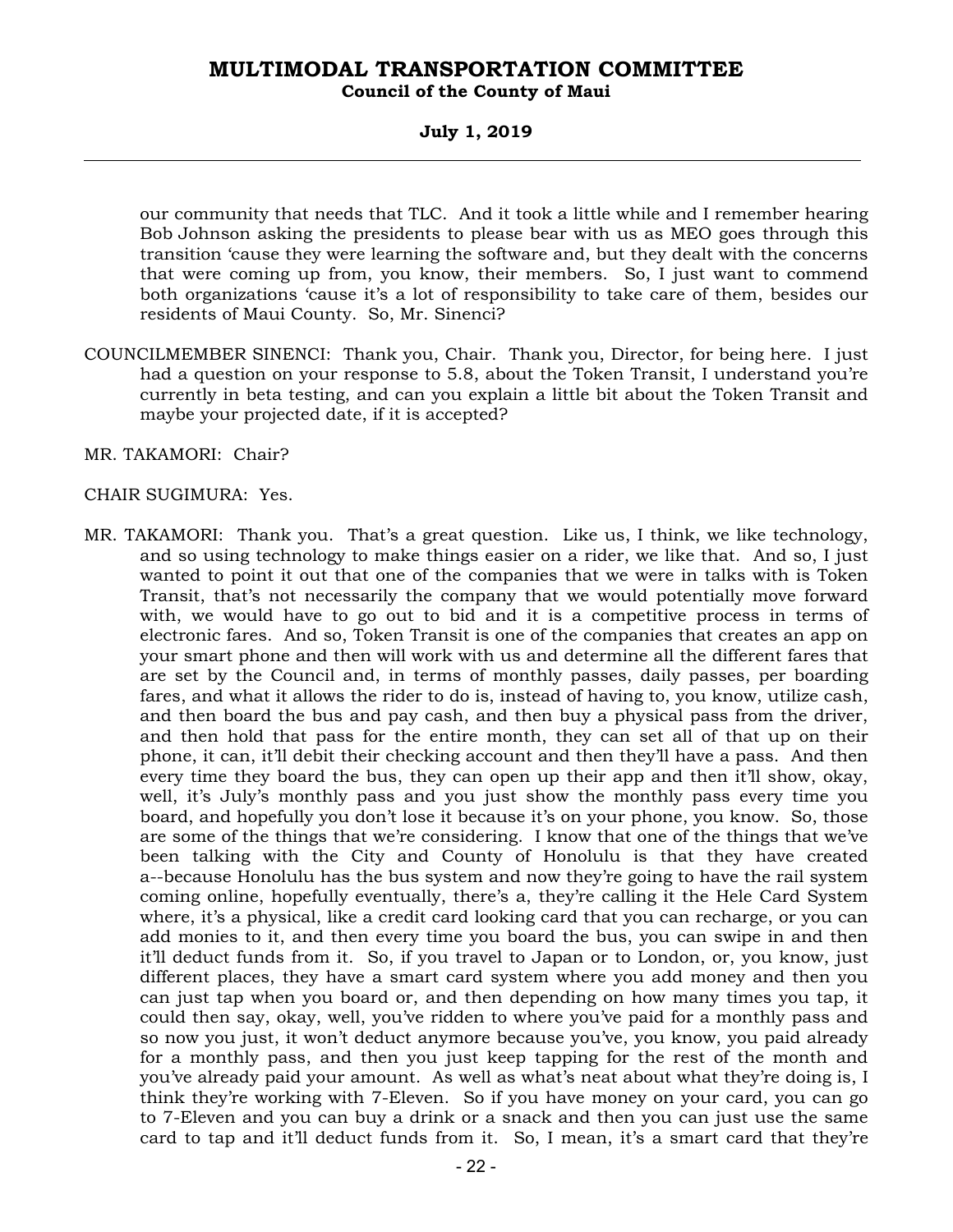#### **Council of the County of Maui**

#### **July 1, 2019**

using for rail and bus, as well as for other services. So, we've been kind of talking with Jon Nouchi from City and County of Honolulu on their program, so that's another thing that we could consider as well. There was talks about maybe having one where you add money onto the card and you can use that Statewide. Of course, they would know that when you come to Maui, we have different fares, so it could just be where you tap on and then it's the same card that, you know, if you travel within the State, same card, but then it'll still deduct funds from that card based on the county's fare structure. So, I mean, there's collaboration that we're kind of, you know, working with City and County on, just finding out what works for them, what's not working, as well as talking with the other agencies about, you know, companies like Token Transit, if, where they are in terms of moving forward with that or if they want to do it, you know, manually. So, as of right now, everything is cash for us and so that's why we have fare box audits and things like that we need to be on top of because, you know, for us, the easiest is working with cash. But, I mean, from the back side, somebody has to count the cash, right, and then deposit it and more hands touching it so more audits.

COUNCILMEMBER SINENCI: Chair --

CHAIR SUGIMURA: Yes.

- COUNCILMEMBER SINENCI: --a follow up. Would a system like this be costly to implement or to transition from cash?
- MR. TAKAMORI: Chair?
- CHAIR SUGIMURA: Director?
- MR. TAKAMORI: So, I think, for us, I don't think we will ever go away from collecting cash, just because there might be people that don't have a smart phone, you know, so there still has to be a way for them to be able to pay a fare, but it could bring down the amount of cash that we do collect and it'll be done electronically. How these companies make their money is they will, they want to charge a certain fee based on every transaction or whatnot, so that's kind of where we're a little, you know, hesitant, we want to really understand what that means, you know, 'cause right now, Council says monthly pass is \$45. I'm assuming Council expects \$45, right? So, the question is, when we talk with them is, we're basically saying, okay, well, we know that we need to collect \$45 so that means that anybody who uses this would then have to pay a convenience fee. And now, is that convenience fee going to hinder people from using it because maybe it's better for them to just pay in cash and so, that's kind of what our dialogue is right now. And so, we haven't really moved forward on it, like Michael mentioned, but we're in communication with these different vendors.

CHAIR SUGIMURA: Thank you. Ms. Kama?

COUNCILMEMBER KAMA: Thank you, Chair. So, couple of questions that, one thing was, when you come back with the rest of your audits, I think that's Section 1, 2, 3 and 4 and the missing sections from 5, would you also review the ones that we went through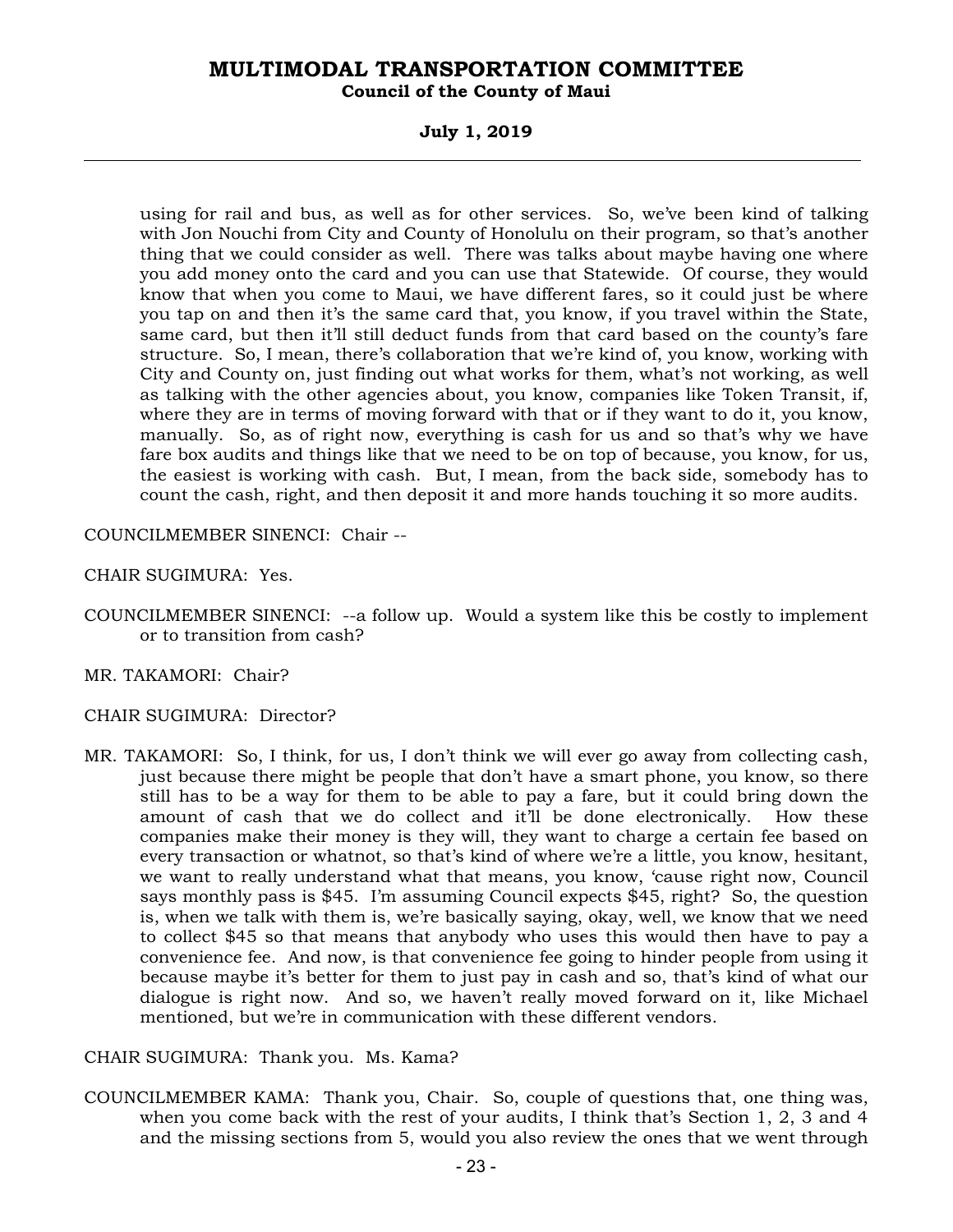### **MULTIMODAL TRANSPORTATION COMMITTEE Council of the County of Maui**

#### **July 1, 2019**

today, just so that it, to me, in my head, it just falls more in sync if, when we talk about the whole thing in its totality? Okay, thank you. Also, when you change vendors, when we went from having MEO doing paratransit, I mean, from Roberts doing paratransit to MEO, so did the buses go over, too? Okay, so all the buses went over?

MR. TAKAMORI: Chair?

CHAIR SUGIMURA: Yes.

MR. TAKAMORI: Yes, so we, the County, own our buses --

COUNCILMEMBER KAMA: Right.

MR. TAKAMORI: --so, yeah, it's provided with the contract. So, yeah, so the challenge was Roberts had the vehicles up until the ending of the fiscal year and then July  $1<sup>st</sup>$ , the new contractor takes over. And so, yeah, there was a very trying period of--both contractors worked well together in terms of trying to get it over but, yeah, we had to somehow work out the whole registration 'cause on the titles, they're registered, you know, and so, yeah, it's, it was a little challenge, but we got the transition to get over. And then, of course, MEO then had to go through each bus and do inspections just to make certain that it, it'll work for them, and then they could then it assign it out for their drivers to drive it, yes.

COUNCILMEMBER KAMA: So, the contract is for five years?

MR. TAKAMORI: It's actually a one-year with four one-year options, so it's a total of five years.

COUNCILMEMBER KAMA: Okay.

MR. TAKAMORI: Yeah.

- COUNCILMEMBER KAMA: So, would you anticipate doing that again with another vendor, five years from today or something?
- MR. TAKAMORI: Yeah, so we're in, we just, today we start the second year. So, once we're, once we get into year four, that's when we prepare our RFP and we go out to bid again.

COUNCILMEMBER KAMA: Okay.

MR. TAKAMORI: Yeah.

COUNCILMEMBER KAMA: So, would you consider putting a concession at the new hub?

CHAIR SUGIMURA: Department?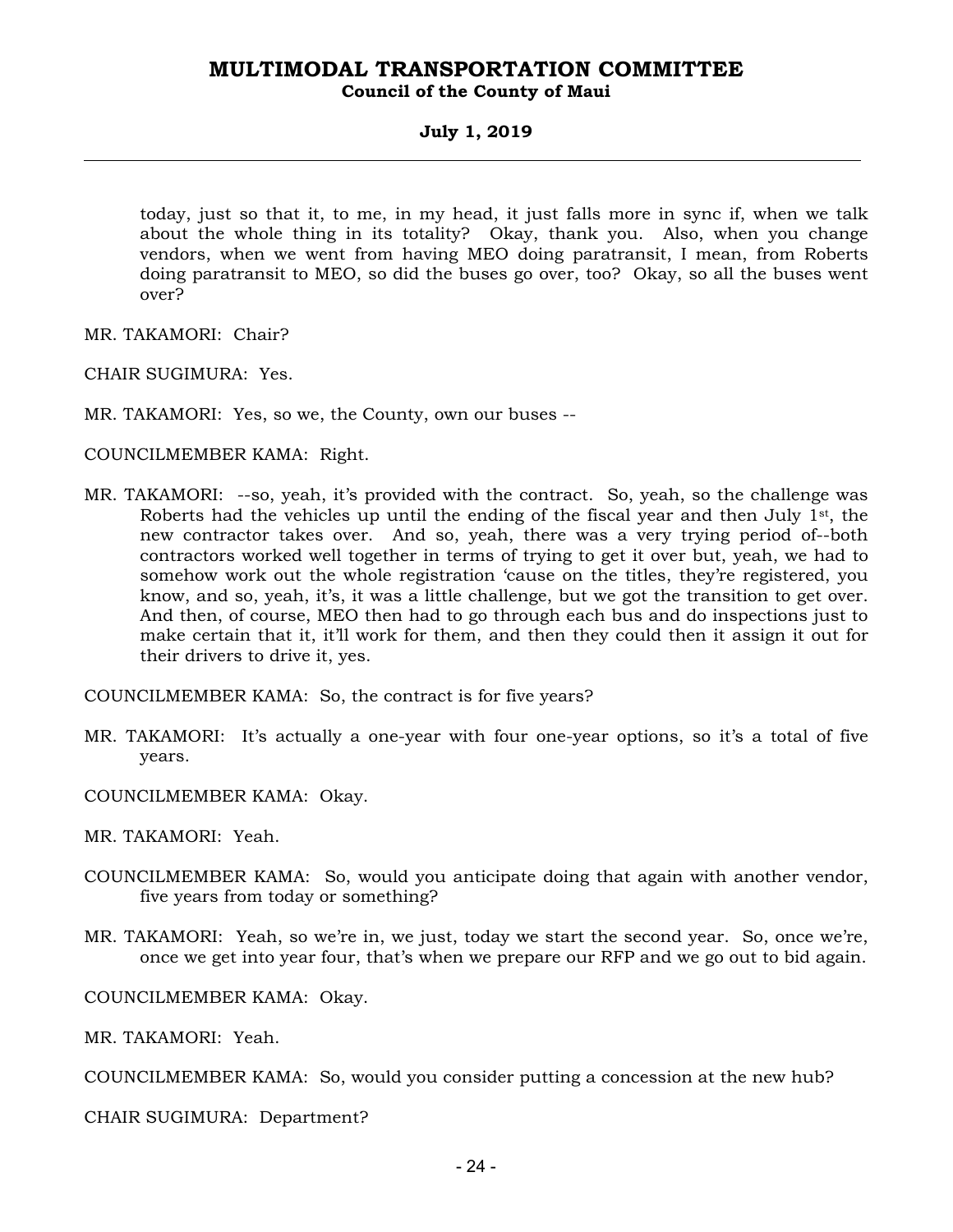### **Council of the County of Maui**

#### **July 1, 2019**

- MR. TAKAMORI: Thank you. That is something that we are thinking about, just because there's no shops or stores nearby that, you know, will sell snacks or drinks or anything like that, so I think we're open to seeing what we can do. I know that we've, with our designers, we've talked about maybe having even vending machines just to make certain that we have outlets in certain areas to do vending machines, and that could be just at the beginning, having vending machines, and then maybe seeing if somebody will come in with a kiosk and we can park it inside and then they can sell things like that.
- COUNCILMEMBER KAMA: Cool. So, getting back to Member Sinenci's question about the Token ticket or whatever that is. So, it would be an app on your phone but not necessarily scan-able but it would be readable?
- MR. TAKAMORI: Chair? So, yes, so the thing about these different apps is if you have a, I guess you're wondering, like, can't somebody just screen shot it and send it to somebody else. So, no, what it is when you open up the app, it will actually say what today's date is, what time it is, and then you'll see the seconds, you know, increasing, so you know that it's a live image, so that, as well as you could have different things moving on the screen. So, if you take a screen shot, then it's basically just a flat image, nothing moves --

#### COUNCILMEMBER KAMA: Right.

- MR. TAKAMORI: --so, yeah, so there's different things that they build into what the pass will look like and then you'll know from just a visual scan of it, it'll be like, oh, okay, yeah, it shows today's date, the time is the correct time, and then things are moving on the image.
- COUNCILMEMBER KAMA: So, would that also include the time that you get on the bus or whatever, would that be part of that, your, on the app? You know, 'cause if you're going to, I mean, this is supposed to say, let me on and time and date stamped or just date stamp?
- MR. TAKAMORI: I think for Token Transit, it's more of just showing the driver and then once you get on then I think that's pretty much it. There's certain ones that we can, you can purchase additional, like a scanning system where they'll come in and then it's like you'll scan your ticket and then you can sit down and then it doesn't allow you to--so, I guess it's more of if you decide to pass your phone back to somebody else to use it again. So, if you do a scanning system, then it'll lock your ticket for maybe 15 minutes so you know that after 15 minutes it'll unlock it and then you can use it again. So, there's different scenarios based on, in terms of security.
- COUNCILMEMBER KAMA: And you're going to come back and talk to us about that at that time?
- MR. TAKAMORI: Yeah, I think --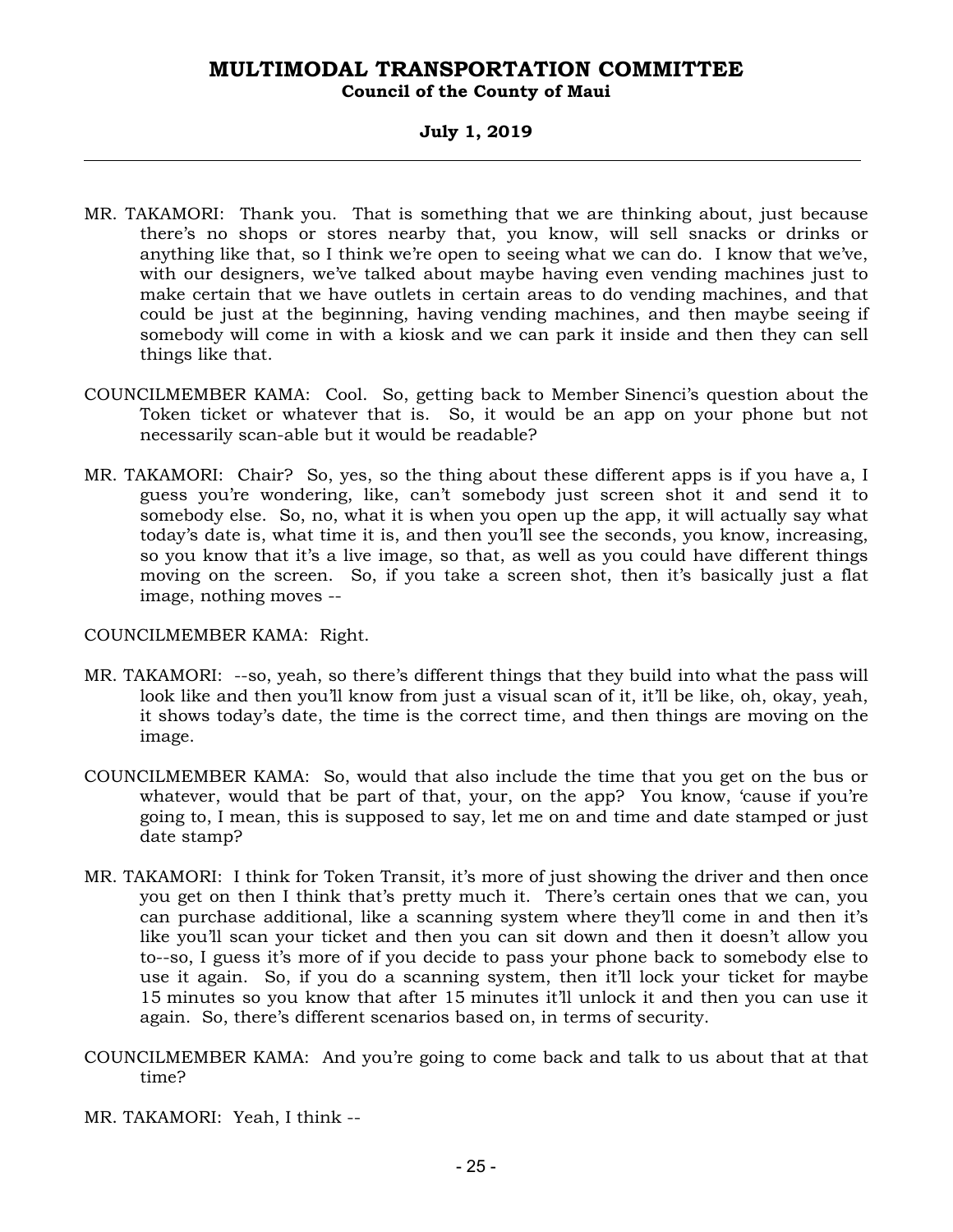#### **Council of the County of Maui**

#### **July 1, 2019**

COUNCILMEMBER KAMA: Okay.

MR. TAKAMORI: --yeah, as of right now, we're not quite --

COUNCILMEMBER KAMA: Right.

MR. TAKAMORI: --ready to --

COUNCILMEMBER KAMA: You're not there.

MR. TAKAMORI: --move forward on it, yeah.

COUNCILMEMBER KAMA: Okay. Well, thank you. Thank you, Chair.

- CHAIR SUGIMURA: Thank you. Members, anyone else have any more questions? Mr. Hokama?
- VICE-CHAIR HOKAMA: Chair, yeah, thank you. I appreciate Members Kama and Sinenci 'cause I thought their questions in the area of the software, fare box concerns was very valid and I would say, I'm very interested in that. In fact, next week, when we go to National, we will be talking to vendors that provide those type of software support that you looking at, 'cause very competitive, and unlike the State, we don't have millions to waste on programs, yeah, you know, they already screwing up their public safety software, over a million dollars, and still have zero to show for the efforts. We don't have that kind of money to waste in this County. But I would say, the reason why I support that for you, Director, is that the software will give you the data you want, who is the rider, age, income, what fare was being utilized, you going to get all of that information data to assist your Department making adjustments, yeah, as well as for us on whether or not we want to continue funding the way we funding. So, I support that 'cause I also agree with Ms. Lee, we gotta work on fare box and set our percentage of what we believe is the right recovery amount, okay. 'Cause to this day, I don't know why 50 percent is an unreasonable amount, half of the cost, 'cause every person that boards, when they board, is costing us money, we losing money once they board, right? They paying us \$2 one way, but might cost us, what, \$8 for put them on the bus. Eventually, you going run out of that \$6, Director, to make up the difference. And with concessions, you need to have Mr. Hopper work with you, because I believe Parks already has, by Code, authorization to create the concessions in County facilities and that's what they looking at, we're looking at vending and whatnot, under pouring rights. So, through the Code, we have established it, there's a vehicle, you may pursue it. I believe we gave the authority to Parks Department, though, so you might want to check with them regarding County facilities and concessions. But I support you in that area. And then, finally, part of that data we talked about just a few seconds ago, it is my position that it's the proprietary rights of this County, not the vendor, not anybody else, this County, it's for us to utilize to our public benefit and it's our future revenues sources. So, whatever data you going to get, that's ours, it ain't the vendors, it ain't Roberts', it ain't MEO's, it's the County of Maui and we will utilize that to our financial benefit. Thank you, Chair.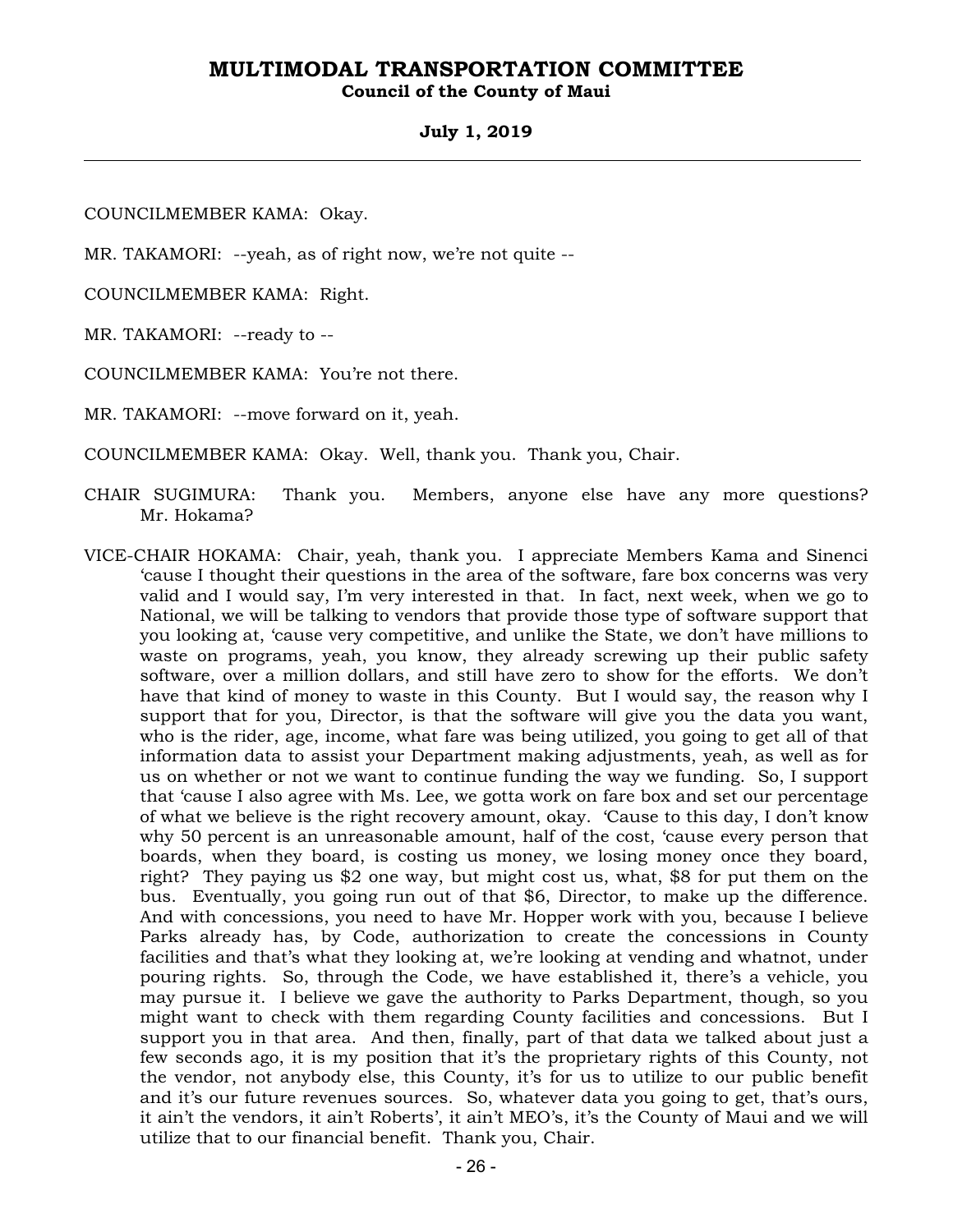## **MULTIMODAL TRANSPORTATION COMMITTEE Council of the County of Maui**

### **July 1, 2019**

CHAIR SUGIMURA: Okay. Any other questions? If not, Members, I'm going to defer this item 'cause we're going take it up again, and as you hear from the Members, we're concerned about the fares, on the items, on the audit, recommendations under Item 1, 2, 3 and 4, besides the remainder of 5, those are the biggies, and I appreciate you looking at the, or presenting today the operations aspect. And probably in August, we can, maybe, we'll talk before we present this, but we'll talk about some of the items. And I know that because DOT is very data driven, that you have answers for some of the questions that came up today, so we'll get that from you also. Members, at this time then, any other questions? I'm going to defer this item. And it is now  $10...$ I'm sorry, what?

#### **COUNCILMEMBERS VOICED NO OBJECTIONS.**

#### **ACTION: DEFER pending further discussion.**

CHAIR SUGIMURA: Oh, no objections, thank you. It is now 10:26 and I'm going to defer this item and adjourn this meeting. Thank you. . . . *(gavel).* 

**ADJOURN: 10:26 a.m.** 

APPROVED BY:

**1~ I**  WW QO SUM M K. SUGIMURA, Chair<br>ransportation Committee

Multunddal Transportation Comm

mt:min: 19070 1:alp Transcribed by: Annette L. Perkett